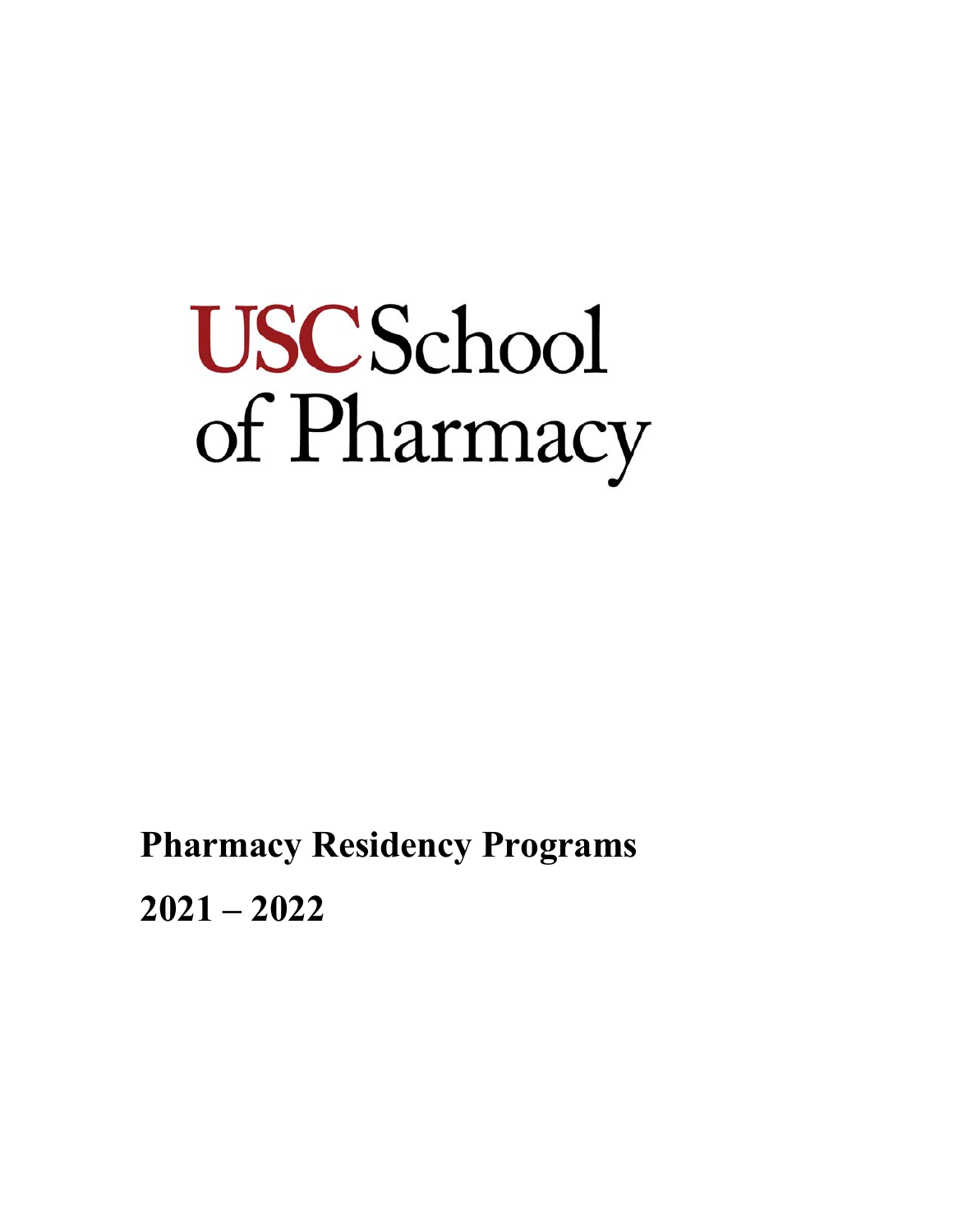# **Introduction**

 The pharmacy practice residency programs offered by the University of Southern California in conjunction with the LAC+USC Medical Center Health Network, Hollywood Presbyterian Medical Center, Huntington Hospital, Clinicare, Ralph's Community Pharmacy, USC Campus Pharmacy, USC/Norris Comprehensive Cancer Center and Hospital, Keck Hospital of USC, Veterans Affairs Greater Los Angeles Healthcare System, and various Community/Safety Net Clinics are one-year, postgraduate, non-degree training programs. Available PGY1 and PGY2 residency programs are as follows:

- PGY1 Pharmacy practice with acute care emphasis
- PGY1 Pharmacy practice with ambulatory care emphasis
- PGY1 Pharmacy practice with ambulatory care/psychiatric emphasis
- PGY1 Community Pharmacy
- PGY2 Ambulatory Care Pharmacy
- PGY2 Community Pharmacy Pain Management/Rheumatology
- PGY2 Infectious Diseases Pharmacy Practice
- PGY2 Oncology Pharmacy Practice
- PGY2 Psychiatric Pharmacy Practice

 The residency programs offered through the University of Southern California School of Pharmacy are primarily designed to train and develop advanced skills in **pharmacy practice** and **teaching** while increasing the resident's knowledge base through direct exposure. Depending on the area and the resident's focus, the resident will receive extensive clinical experience in primary, secondary, and tertiary care settings. In the various practice setting rotations the resident will refine their skills and develop expertise as a drug therapy specialist through the provision of patient care services. Teaching skills of the resident will be developed in both the clinical and classroom settings. A Teaching Certificate program is available for residents interested in a career in academia or working in settings which involve teaching (e.g., precepting student pharmacists/residents/other healthcare trainees, education of staff). Elective and assigned projects will enable the resident to develop administrative, analytical and research skills.

 Upon satisfactory completion of the one-year residency as determined by the Checklist for Completion of Residency Requirements, the participant will receive a Certificate of Completion of a Residency issued by the University of Southern California School of Pharmacy.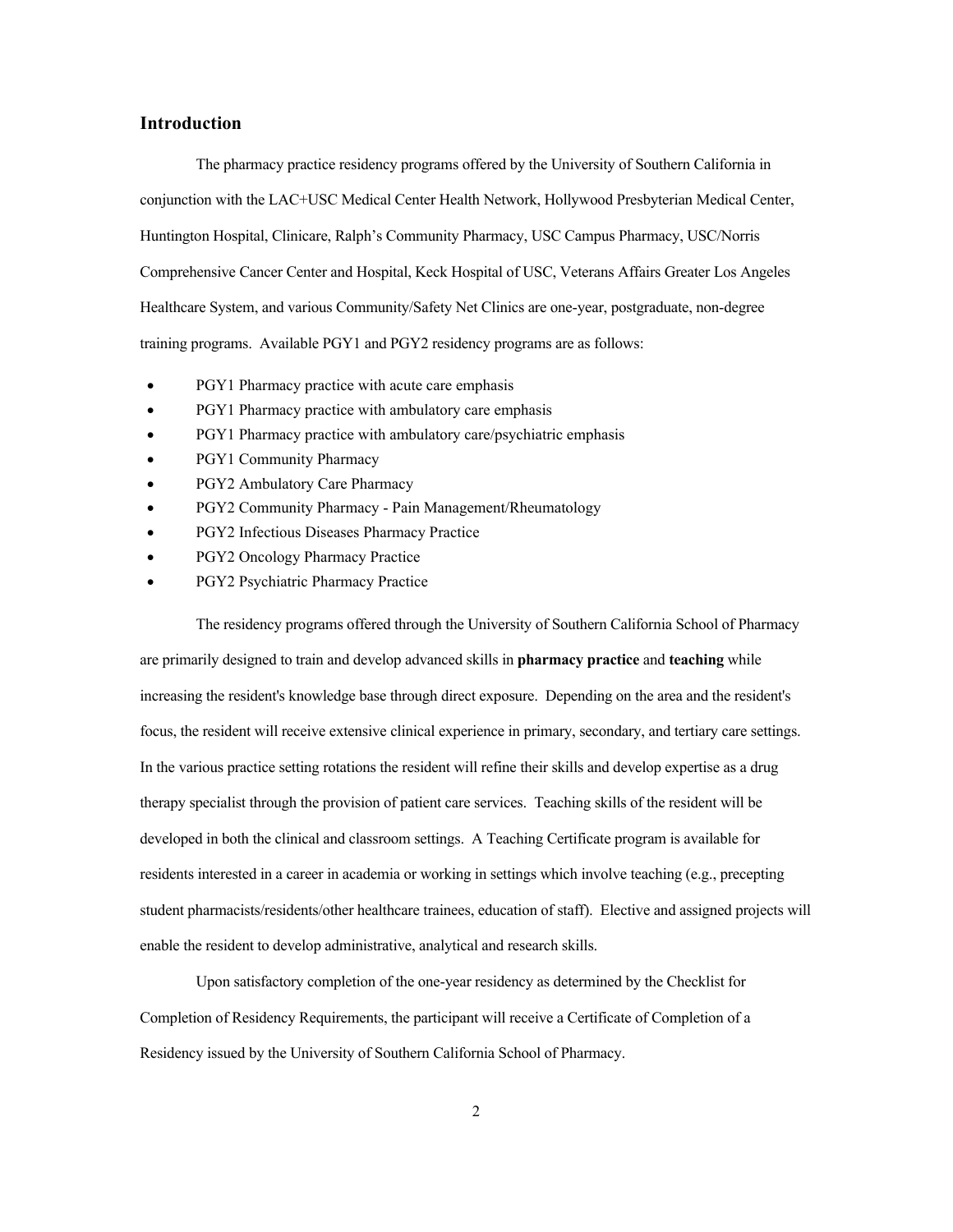# **Resident Qualifications**

 All graduates of an accredited College of Pharmacy who have completed a Doctor of Pharmacy degree who are licensed or are eligible for licensure as a pharmacist in the State of California during the residency training period may apply. The resident should be comfortable and competent in clinical situations. Criteria for selection to the USC School of Pharmacy residency program include:

- 1. Leadership abilities
- 2. Professional development
- 3. Professional competence
- 4. Communication skills
- 5. Scholastic achievements
- 6. Dependability and ability to work with others.

 These criteria may be determined through personal interviews, peers, pharmacy school transcripts, evaluations by instructors and supervisors, and letters of recommendation in conjunction with the application. Persons involved in the review process include RPDs, preceptors, faculty, residents, the Associate Director of Residency Programs, and the Director, Residency and Fellowship Programs. The preceptors and residents along with the RPD determine individual program rubric criteria, review and score applications, and interview candidates. The RPD is responsible for managing the interview process (including inviting candidates for an interview) and the final ranking of candidates to be submitted to PhORCAS. The Associate Director of Residency Programs and the Director, Residency and Fellowship Programs may be included in individual program processes as deemed appropriate by the RPD.

, A standard procedure is used by the USC Residency Programs to formally evaluate the qualifications of applicants to the program. The Residency Council meets to determine the minimum requirements (e.g. grade point average) needed for full application review. Individual residency programs may set more stringent minimum requirements through their Residency Advisory Committees. Each residency program uses a pointbased rubric specific to their program for full application review and scoring of each candidate who meets the general residency program minimum requirements. The candidates are then ordered based upon the total score. Candidates are invited for an interview based upon their total application score and available residency slots (typically 6-12 interviews are conducted per residency slot). A point-based rubric system is also used for interviews involving a large number of candidates and interviewers. Programs with a smaller number of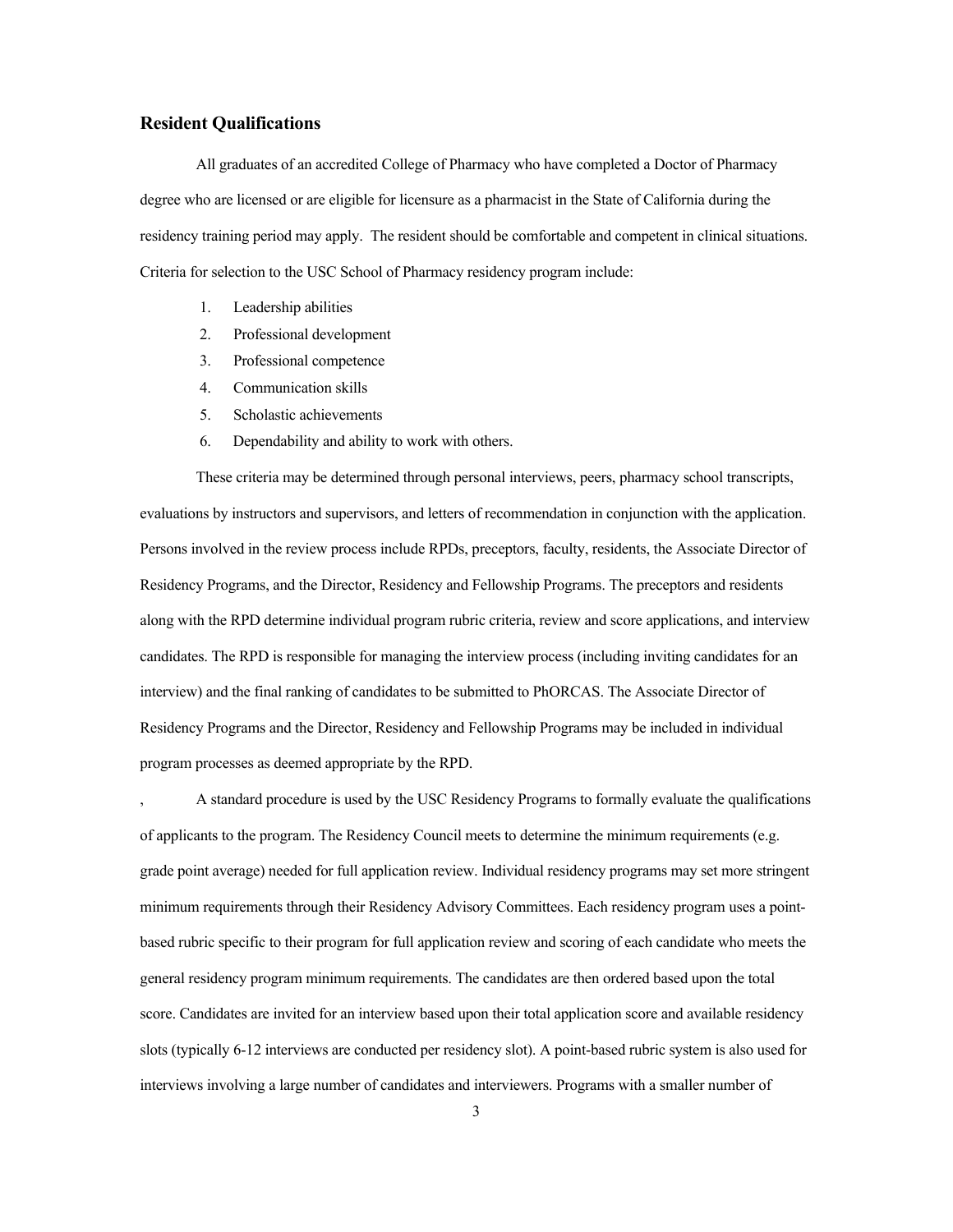interviewers and candidates may opt to rank candidates as a group immediately following the interviews but must document how the interview ranking was determined. The final ranking resident rankings for each program is determined by one of the following methods: Combination of application and interview score or interview score/ranking only. The resident rankings for each program are then presented to the Residency Council for review and approval. As the residents are part of our teaching faculty, the recommendations for appointment of the residents by the Residency Council are presented to the faculty for their review before being forwarded to the Dean's office for final approval by the USC School of Pharmacy.

 Verification of the completion of a PGY1 residency for PGY2 residents will be completed within the first month of the residency program. The PGY2 resident will need to submit a copy of their PGY1 residency certificate to the Residency Programs office. A signed letter sent directly to the Residency Programs office from the PGY1 RPD confirming successful completion of the PGY1 residency will be accepted in lieu of a certificate if it is not yet available.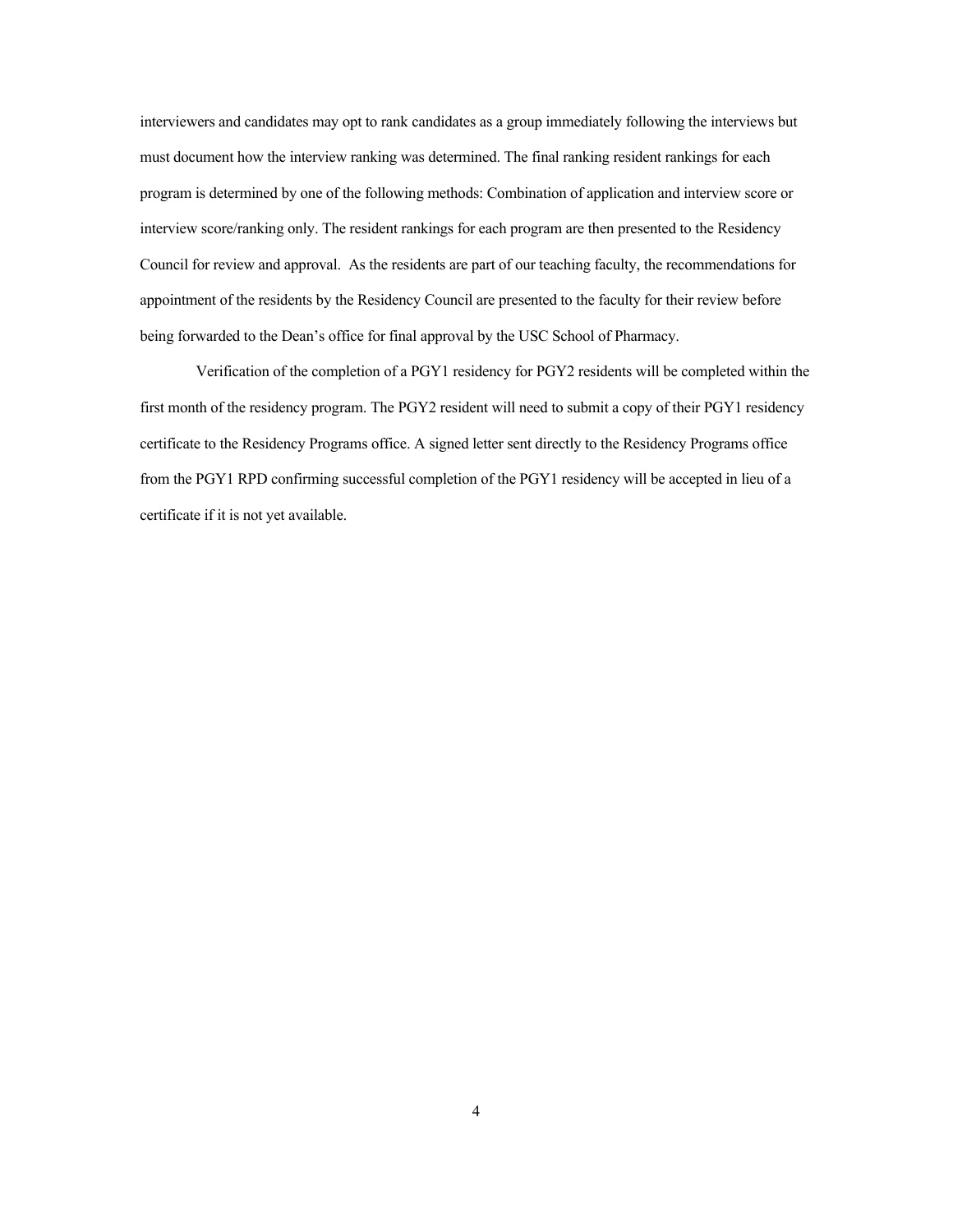# **Organization of the Residency Programs**

 The pharmacy residency programs at the USC School of Pharmacy are organized under the Department of Clinical Pharmacy. The Director, Residency and Fellowship Programs chairs the Residency Council and is responsible for the overall direction of the residency training programs. The Residency Council has responsibilities for the following:

- Develop Long-term Program Goals
- Evaluation of Residency Programs, Mentors, Preceptors
- Allocation of Residency Positions
- Approve Residents' Teaching Activities

The Residency Council composed of residency program directors (RPDs), resident representatives, Associate Director of Residency Programs, and Director, Residency and Fellowship Programs perform

activities such as…

- Propose to the faculty the number of residents with justification, identified mentors, and proposed schedule
- Planning specific programmatic activities within each residency program consistent with the overall residency programming
- Identify mentors for each resident in the respective programs
- Manage scheduling of rotations and preceptors
- Coordinate residents' activities consistent with overall residency programming
- Recruit, interview, recommend list of acceptable residency applicants to faculty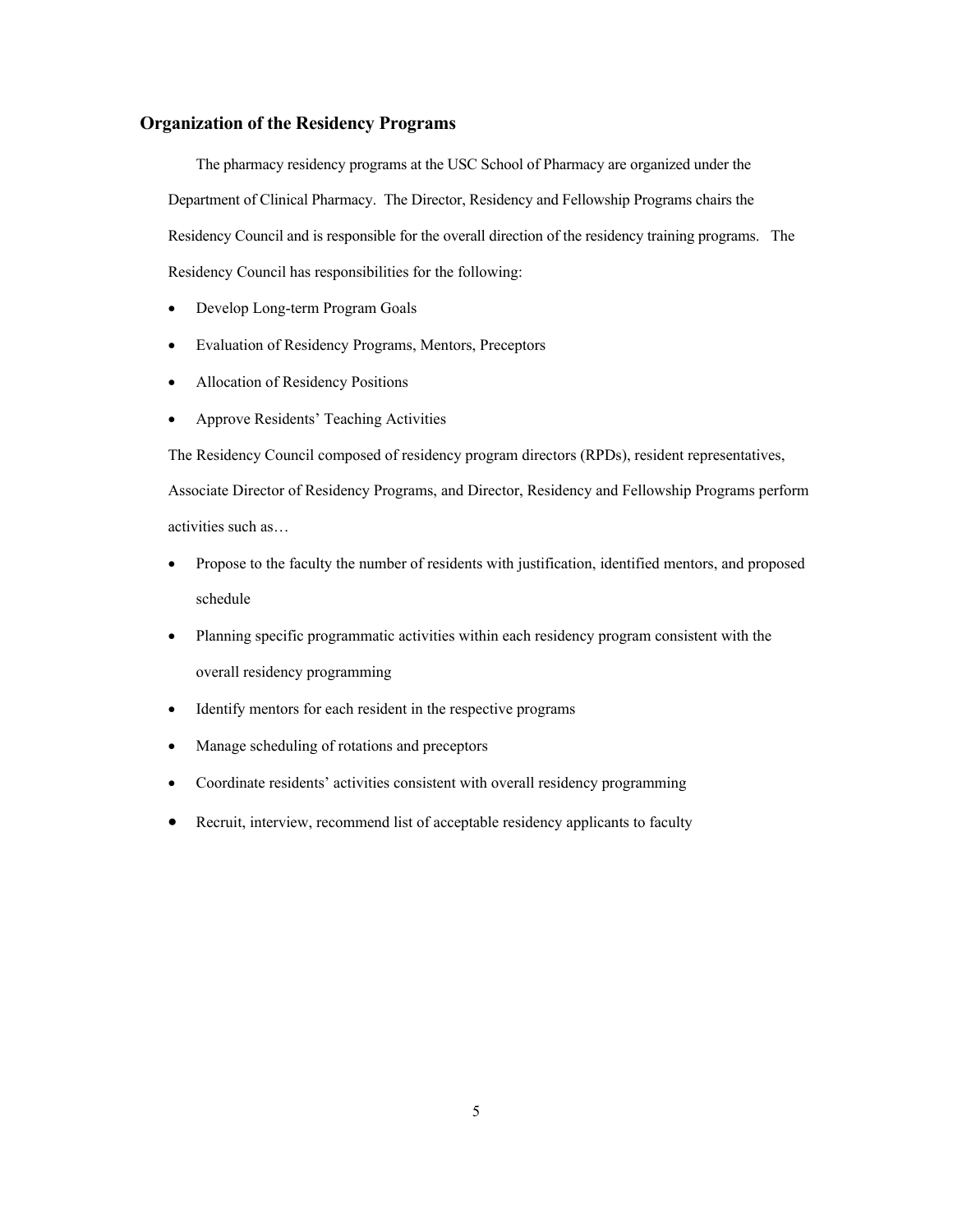# **Resident Class Leadership Opportunities**

#### **Resident Representative**

The residents will select two Resident Representatives from their group by majority vote. One

resident is selected to represent the USC-paid residents and the other is selected to represent the residents of

affiliated residency programs in the VA Greater Los Angeles Health System, Huntington Hospital, Hollywood

Presbyterian Medical Center, etc. The Resident Representatives may serve the entire year or may make a

change in January so that others may have an opportunity to serve. In addition, the Resident Representatives

may be replaced if the majority of the residents deem it necessary.

The Resident Representatives' responsibility is to act as leaders for the group, to assist the Director,

Residency and Fellowship Programs and Associate Director of Residency Programs, and to communicate

information to the residents. Their responsibilities include but are not limited to the following:

- 1. Serve as Resident Representatives on the Residency Council.
- 2. Serve as chair at the residents' meetings.
- 3. Maintain attendance record of residents at scheduled activities.
- 4. Remind residents of deadlines, commitments, and events and insure that requested forms and reports are completed and returned by the residents.
- 5. Act as a liaison between the residents and the Director, Residency and Fellowship Programs and Associate Director of Residency Programs including scheduling and attending quarterly debrief meetings to represent the residents.
- 6. Coordinate the schedule of the Residency Showcase including the set-up/take down/transport of showcase materials.
- 7. Organize Patagonia custom jacket order for residents
- 8. Create a powerpoint presentation for the end of the year banquet
- 9. Introduce residents who are presenting at the weekly case conference reviews
- 10. The Resident Representatives may delegate aspects of their responsibilities with the approval of the Director, Residency and Fellowship Programs.

#### **Resident Social Chairs**

The residents should identify two Social Chairs who will coordinate and plan activities for the

residency class. The intent is to provide some levity and fun activities to encourage participation among the

residents aside from their professional responsibilities during the residency training activities. Some of these

activities can include outings, or simply activities planned during the residents' meeting, etc.

#### **Resident Wellness Committee (RWC)**

The residency program can at times be very busy and stressful. The purpose of the RWC is to address

resident well-being during the residency year. The membership of this committee consists of all interested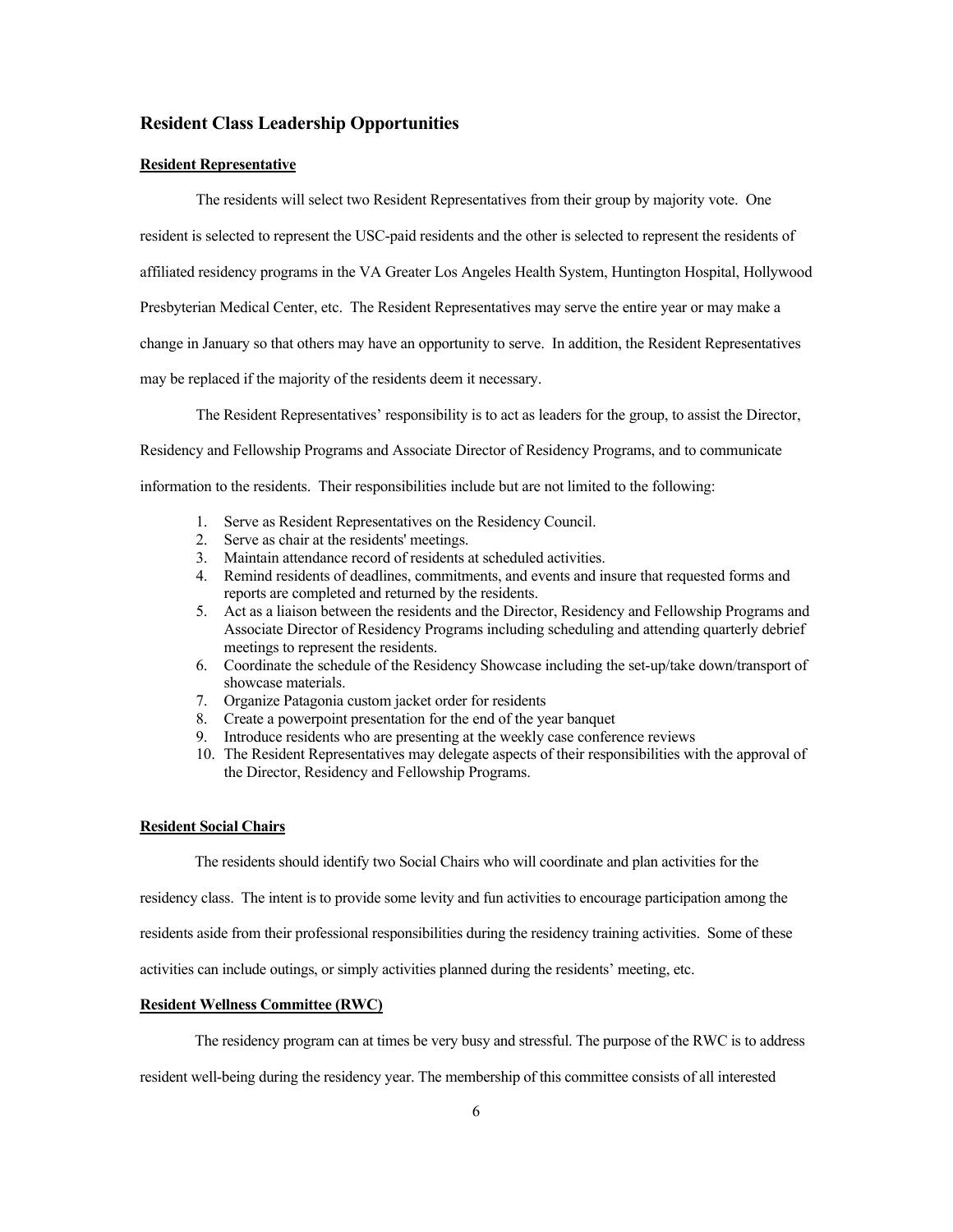residents and is chaired by the Associate Director of Residency Programs. The RWC meets at regularly scheduled times during the year to discuss issues related to the mental well-being of our residents and takes steps, as necessary, to address issues that may negatively impact resident well-being. The RWC also assists in the identification of topics related to wellness and/or psychological aspects of caring for patients to be included as part of the resident teaching seminar each year. The residency programs is represented on the USC School of Pharmacy Project Wellness committee by 1-2 members of the RWC who serve as liaisons. Other leadership positions may be available through the RWC as needs dictate.

#### **Diversity, Equity, and Inclusion (DEI)**

 The residency programs are committed to DEI within, and outside of our programs. The residency programs is represented on the USC School of Pharmacy DEI committee by 1-2 residents who serve as liaisons.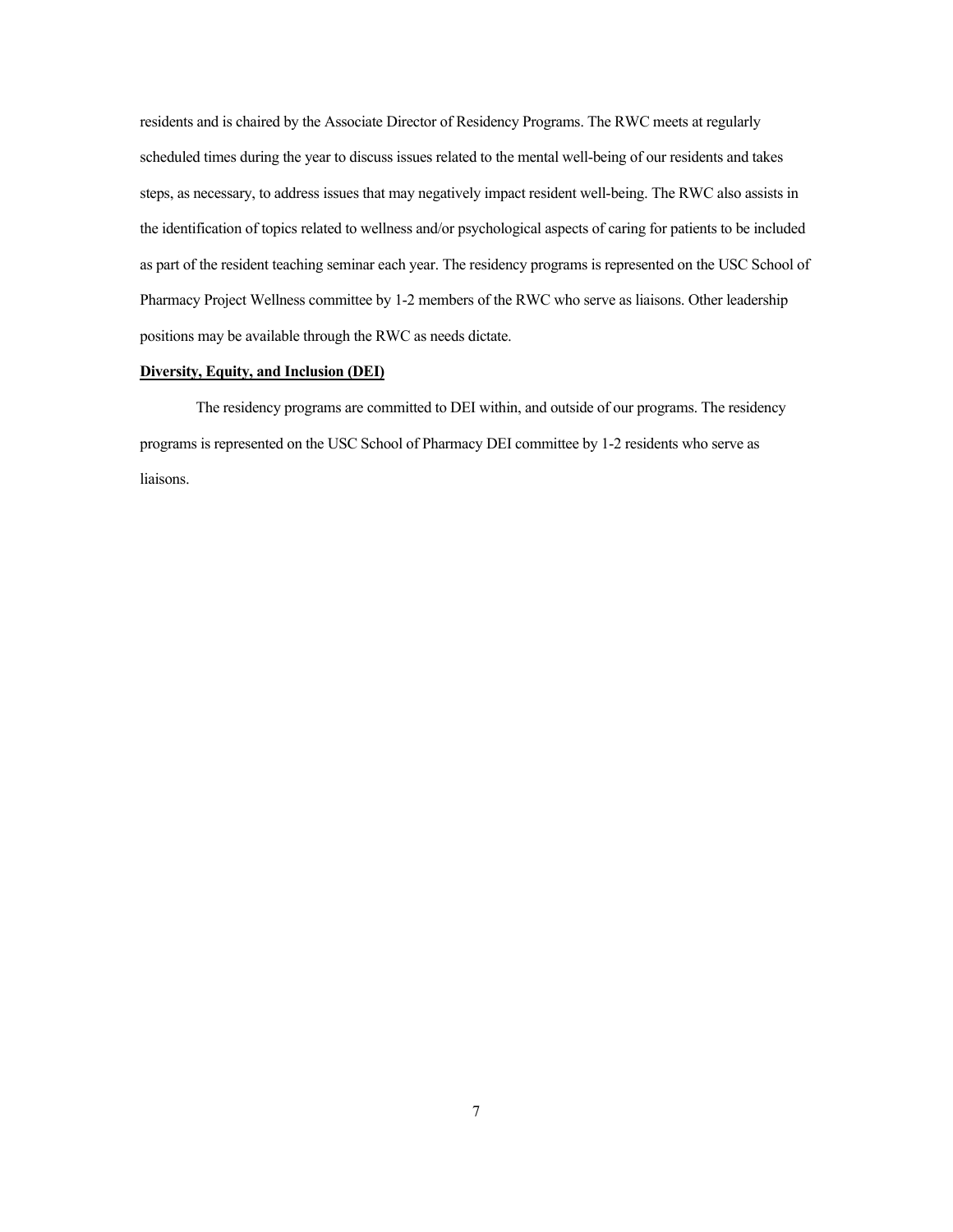# **Salary and Benefits**

Individuals accepted to the **Pharmacy Residency Programs** at the University of Southern California School of Pharmacy actively participate in a twelve-month training and teaching program normally beginning July 1 and ending June 30 of the following year. Upon satisfactory completion of the twelve-month program, individuals will receive a **Residency Certificate-of-Completion.** 

 Residents accepted in the program are appointed as non-exempt staff with faculty appointments as **Adjunct Clinical Instructor of Pharmacy Practice.** Those paid by USC receive a fixed-term contract; those paid by an affiliate job site are appointed voluntary faculty status at USC. The resident will abide by the applicable University regulations, policies and procedures. Professional liability insurance is provided in the various institutional job sites.

Residents salaried at USC are eligible for the following:

 1. **Annual Salary**. The annual salary is approximately \$59,000. \* Staff at USC are paid bimonthly basis. If the 26th of the month is a weekend or University closed holiday, payday is the previous workday.

 2. **Fringe Benefits**. A fringe benefit orientation is provided the first workday in July. The resident has a period of 60 days from your full-time hire date to enroll in benefits. The 60-day enrollment eligibility window is strictly enforced. Fringe benefits include health care insurance, voluntary retirement plan, basic and supplemental term life insurance, and various other options.

 3. **Separation & Layoff Pay**. No separation or layoff benefits are paid to employees hired under fixed term contracts.

 4. **Continuation of Health Benefits After Termination**. After termination of your USC employment, the resident will be eligible to continue your health benefits for eighteen (18) months via **COBRA**, the Consolidated Omnibus Budget Reconciliation Act. The resident will be charged the full cost of benefits plus a 2% administrative fee. There will be no University contribution.

5. **Vacation Time.** Twelve (12) working days per twelve-month contract per year are granted each resident for vacation time. Requests for vacation are submitted in writing to the Director, Residency & Fellowship Programs, for approval at least two weeks prior to the requested time off. Vacation requests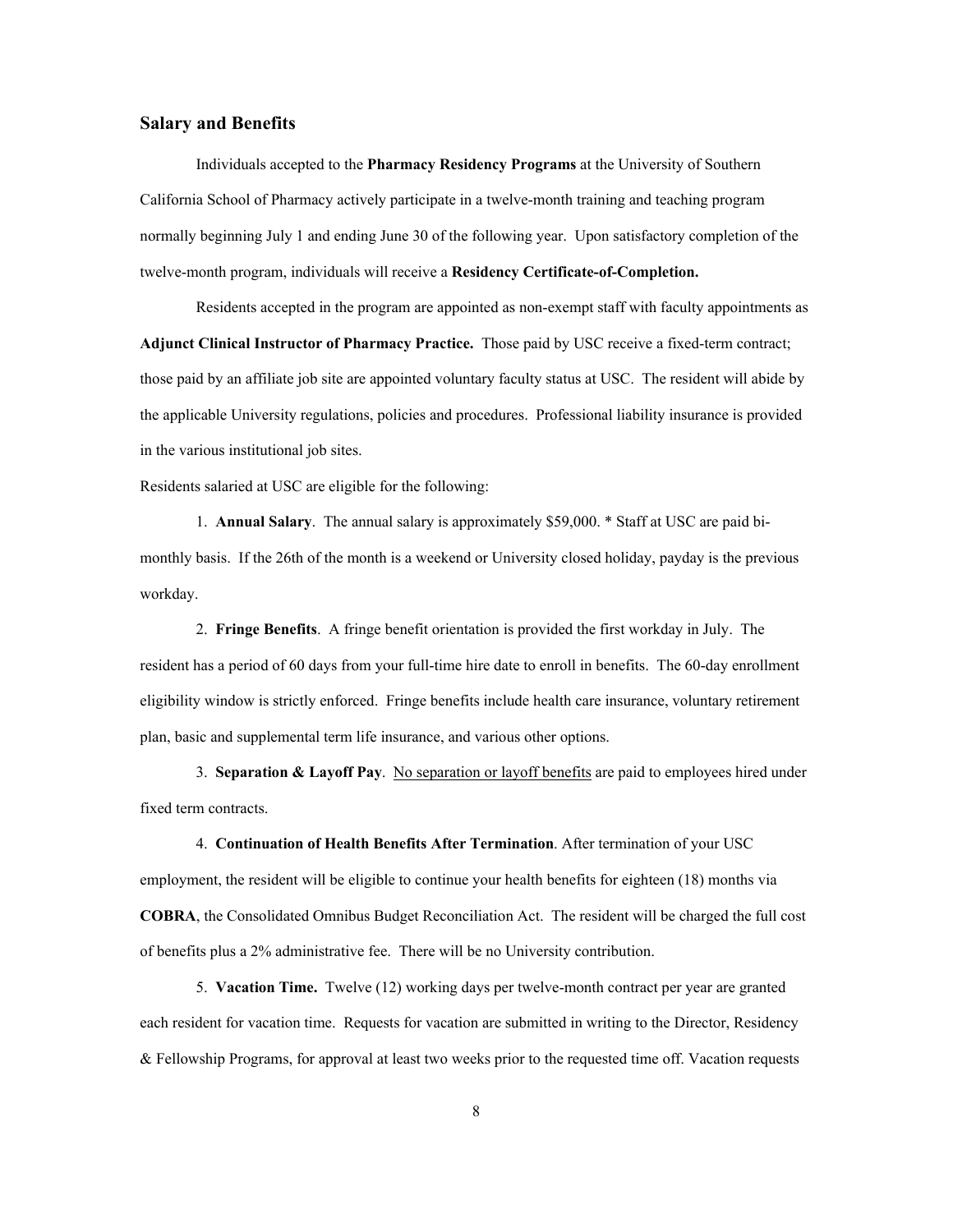are considered in the order in which the requests are submitted and approved contingent upon sufficient pharmacist coverage of the pharmaceutical services sites and teaching commitments. Job interviews, site visits, personal appointments, etc. count as vacation days. Vacation time should be used within the twelvemonth appointment period.

 6. **Professional Leave.** Professional leave to attend meetings and/or conventions is arranged on an individual basis. Requests for professional leave are submitted in writing to the Director, Residency  $\&$ Fellowship Programs, and are approved contingent upon sufficient pharmacist coverage of the pharmaceutical services sites and teaching commitments. Residents are eligible for reimbursement, at minimum, for some expenses related to professional meetings. The amount of funding available for each resident for the year will be announced at Orientation. Additional leave beyond the assigned activities at the professional meetings will count at vacation/personal leave time. These include job interviews, site visits, personal appointments, etc.

 7. Sick Leave and Family Care and Medical Leave. Sick leave is accrued at the rate of one day per month for each resident. Residents may not use sick time before it is accrued. Residents are generally not eligible for Family Care and Medical Leave due to the requirement of USC employment for at least 12 months by the start of the leave.

 8. **USC Identification.** Upon receipt of a USC identification, you are eligible to use the USC libraries, to receive discounts at the USC bookstores, to attend USC cultural events, to submit applications for seasonal tickets to USC athletic events, to apply for membership in the Faculty Center, and to enroll in pharmacy postgraduate education courses at no charge. The resident is also eligible for discounts with various national hotel and car rental vendors, and southern California amusement sites. Upon completion of the Pharmacy Residency Program and/or termination of employment, the residents agree to surrender the University ID card to the School of Pharmacy.

 9. **Drug Testing.** Drug testing is not required by USC but may be required by individual clinical sites. The resident will be informed by the RPD at the time of assignment to the clinical site if drug testing is required.

9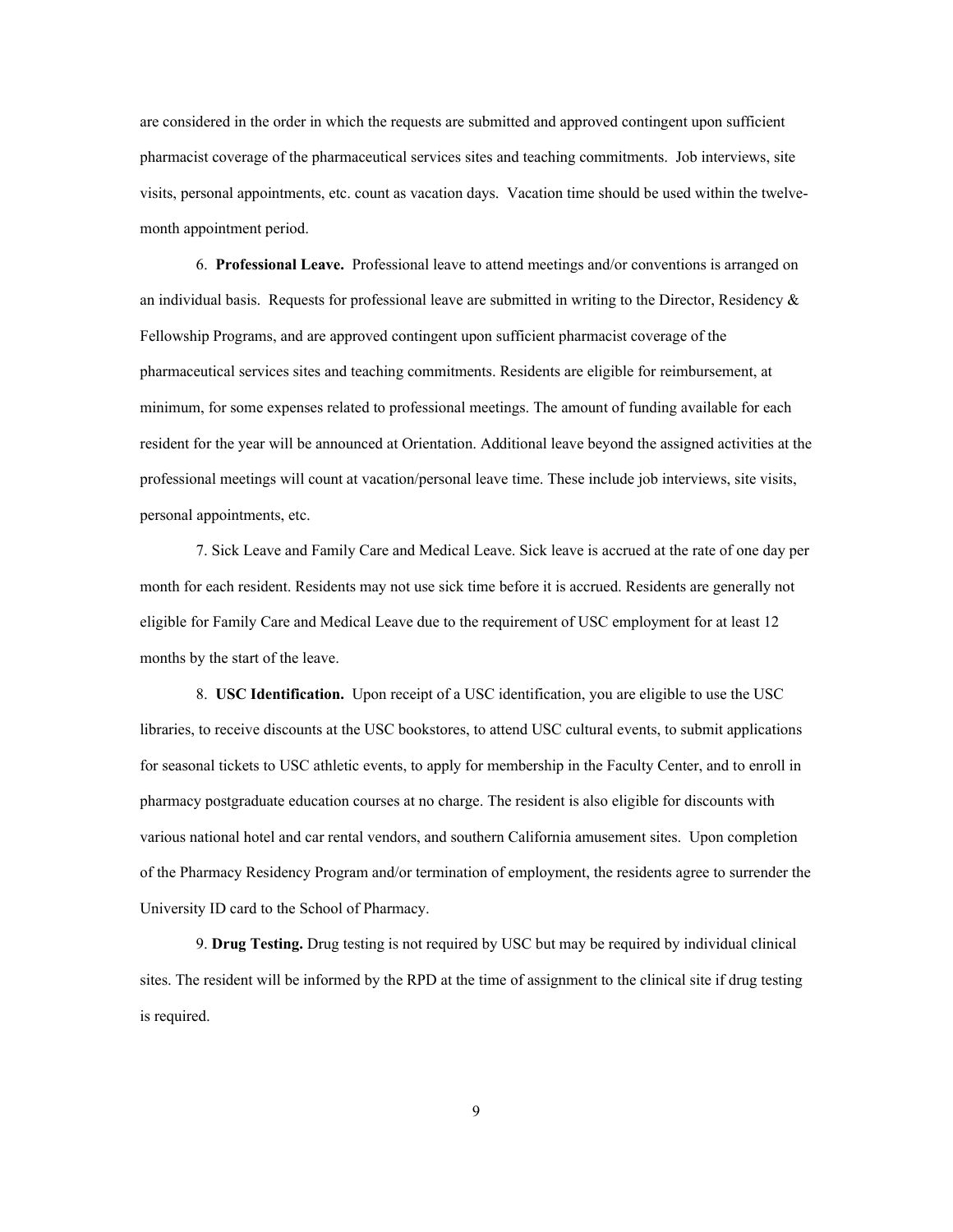# **Goals and Objectives**

 The overall goals of the pharmacy residency programs of the University of Southern California School of Pharmacy are to train a resident to be competent in the provision of pharmaceutical care and to train the resident to be competent as an educator. In the process of achieving this, the goals include:

- 1. To develop the resident's understanding and philosophy of pharmaceutical care so that with this conceptual base they will be able to contribute to the development of the profession.
- 2. To develop the resident's knowledge and appreciation of how other health care professionals approach patient care and their responsibilities so they may work with them more effectively.
- 3. To develop the resident's communication skills so they may effectively manage patients by recognizing their needs and sensitivities.
- 4. To develop the resident's clinical expertise as a drug therapy specialist in their particular area of interest.
- 5. To develop the resident's teaching skills in both clinical and classroom settings for the education of pharmacy students and other health care professionals.
- 6. To provide the resident exposure to various types of pharmacy services and drug delivery systems.
- 7. To provide the resident with opportunities to work on projects that could involve either program development or clinical research.
- 8. To develop writing skills and prepare a manuscript for publication. The manuscript is due at the start of the Western States Conference for Pharmacy Residents, Fellows, and Preceptors normally held in May of the residency-training calendar.

# **Activities and Responsibilities**

The following resident activities and responsibilities have been developed toward achievement of the aforementioned goals. Specific objectives are identified for each rotation or area of specialization. Resident activities and responsibilities are divided into three primary components. 1) patient care, 2) teaching; and 3) project/research.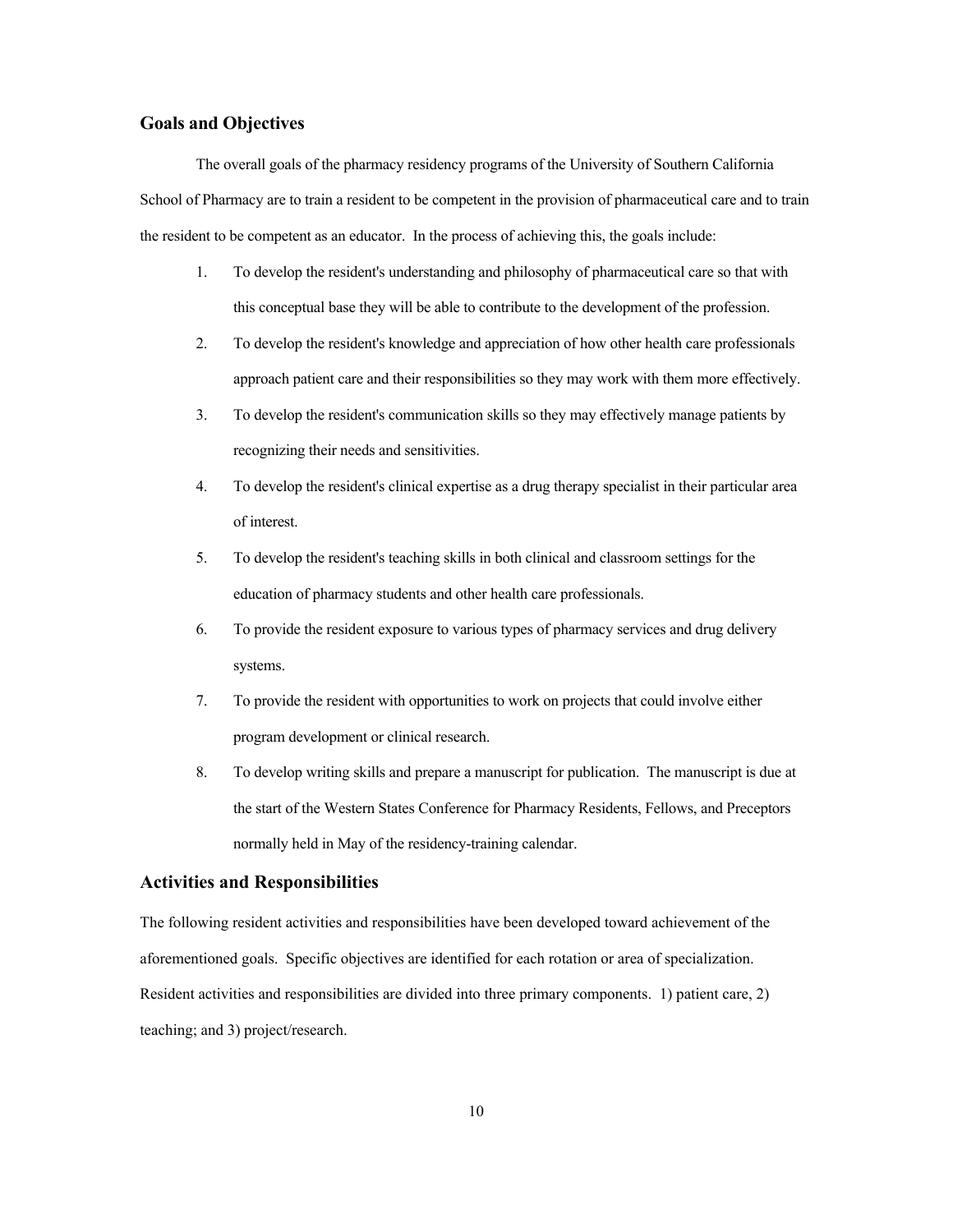#### **Service Responsibilities (Clinical Practice)**

The residents will be assigned specific patient care responsibilities on each rotation. The responsibilities may include but are not limited to the following:

- 1. Attend and participate in patient rounds with the health care team.
- 2. Provide drug information and consultation where appropriate.
- 3. Ensure the selection of appropriate drug therapy.
- 4. Ensure accurate distribution and administration of medications including preparation of parenteral drug products in their respective practice sites at appropriate.
- 5. Provide initial and follow-up patient care using objective and subjective monitoring parameters.
- 6. Provide patient focused care.
- 7. Provide patient counseling and take patient drug histories.

#### **Teaching Responsibilities**

 **To Fourth Year Student Pharmacists (P4):** The residents are responsible for teaching and for serving as a role model pharmacist to fourth year student pharmacists during their advanced pharmacy practice experiences (APPE). This will involve serving as a preceptor during team-based experiences, small group conferences and one-on-one interaction with the students. Specific responsibilities vary with each rotation and are outlined in the respective sections of the syllabus dedicated to the various rotations. All residents are also responsible to create Continuing Professional Development (CPD) or Continuing Education (CE) materials for the Capstone (Pharmacy Review) course that P4 students take after completing their APPE rotations to assist them in preparing them for the NAPLEX and CPJE. This course also provides CE to pharmacists who desire an update in a particular pharmacy topic area or areas and will allow the resident the experience of developing a CE program.

 **To Second- and Third-Year Student Pharmacists (P2, P3):** Each resident will be responsible for teaching activities associated with the Case Conference Series for P2 or P3 students. Specific teaching responsibilities include 1) developing teaching materials for the case conferences, 2) facilitating a discussion group for Case Conference for one (PGY2) or two (PGY1) semesters, to be held weekly during the school year, and 3) evaluating the case conference discussions and provide formative feedback to students for each weekly case. In addition, the residents will be responsible for serving as a preceptor for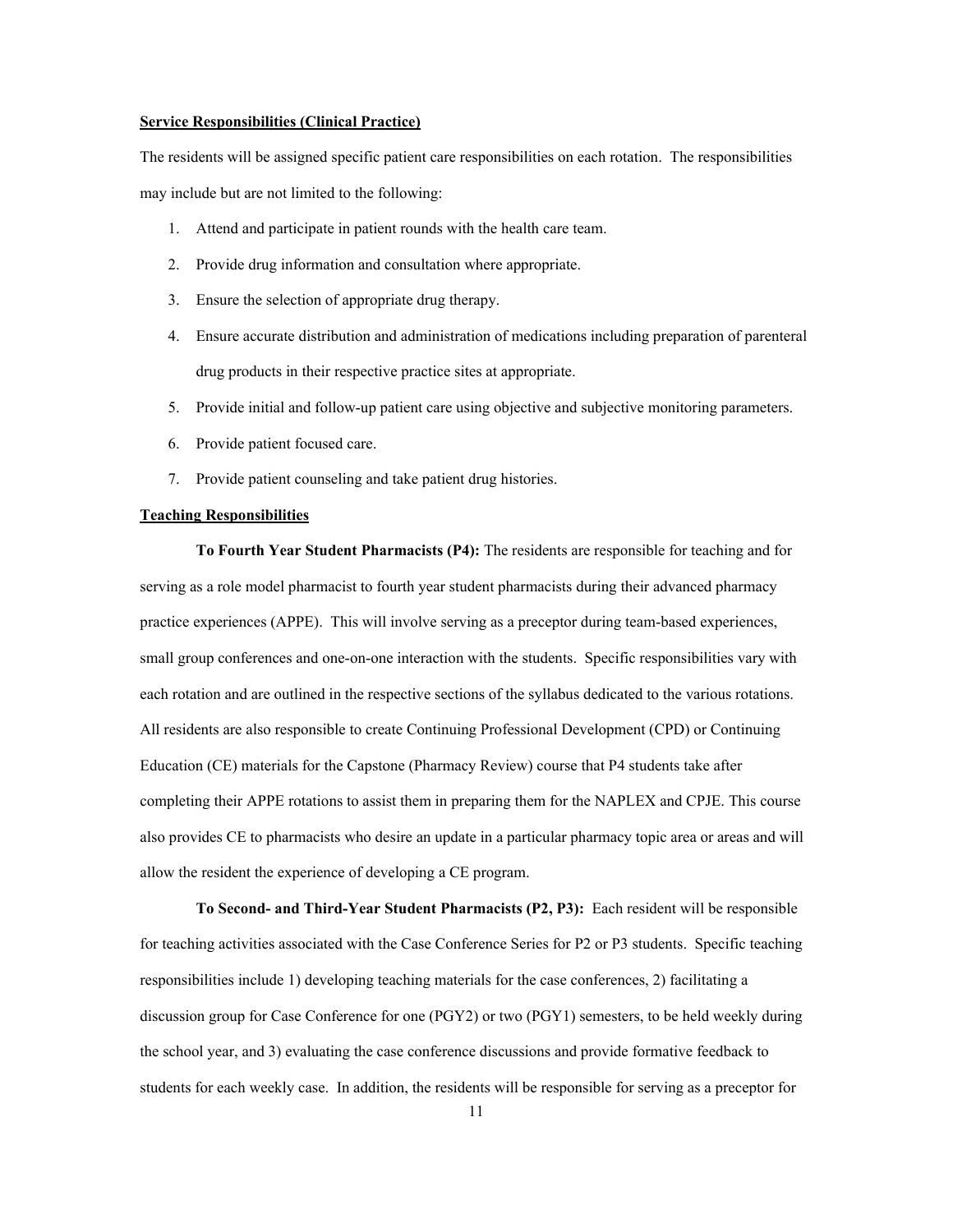introductory pharmacy practice experiences (IPPE) for the second- and third-year pharmacy students in the clinical practice settings as appropriate. All PGY2 residents will provide a minimum of one didactic lecture in a therapeutics course related to their specialty area.

**To First Year Student Pharmacists (P1):** Residents assigned to P3 case conference in the spring will also serve as case facilitators for the P1 student pharmacists as part of the Introduction to Therapeutics course. Responsibilities of the resident mirror those related to the Case Conference series.

#### **To Undergraduate Students Interested in Pursuing a Doctor of Pharmacy Degree:**

Undergraduate students shadowing pharmacists in clinical practice sites may be assigned to a resident as part of their learning experience. All PGY1 residents will also provide a minimum of one didactic lecture to undergraduate students who are enrolled in pharmacy-related undergraduate courses.

#### **Other Teaching Responsibilities**

 The resident will have opportunities to provide lectures to pharmacy students and other health care professionals during the year as well as facilitate other teaching activities not listed above. Residents may also be required to assist with Objective Structured Clinical Examinations (OSCE) and other teaching activities in the Doctor of Pharmacy curriculum as directed and/or approved by the Associate Director of Residency Programs. A Residency Program Director (RPD) may require additional teaching activities for their program.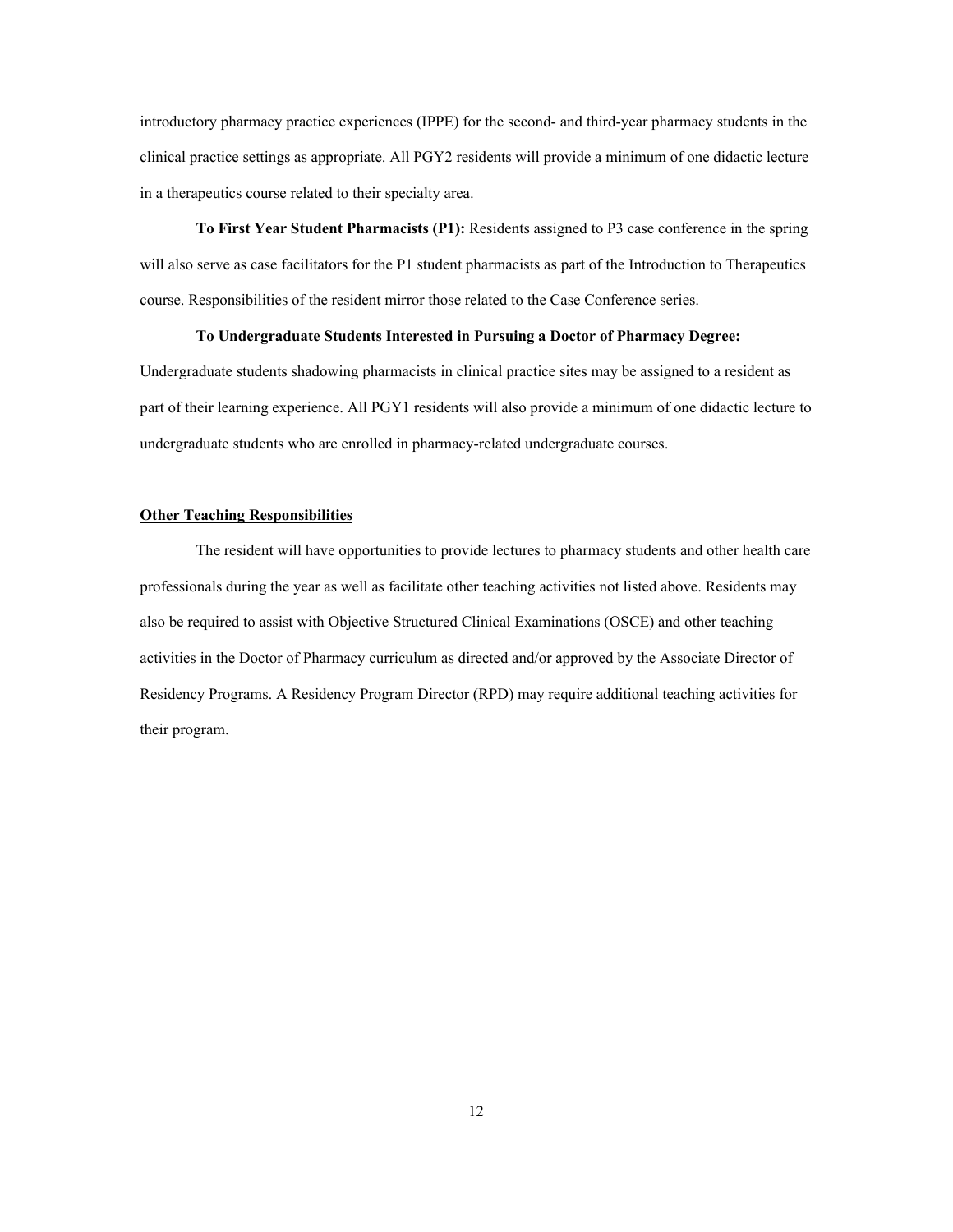#### **Teaching Certificate**

The residents have the option to pursue a Teaching Certificate at the USC School of Pharmacy. Requirements for the Teaching Certificate include the completion of the above teaching activities as well as completing other requirements as outlined on the Teaching Certificate Checklist. Residents must receive a score of meets or exceeds expectations on all items to be considered for a Teaching Certificate at the end of the residency year. Please see the separate Teaching Certificate Manual for information related to the Teaching Certificate Program including the Teaching Certificate Checklist. Residents who have an interest in pursuing a career in academia or in participating in teaching activities beyond the basic requirements for the teaching certificate program have an option to participate in an elective longitudinal academia rotation.

# **Resident Project**

 Residents in the various rotations will have opportunities to work on projects which may be administrative or clinical research in nature. This will afford the residents the opportunity to gain experience and to develop administrative and research skills. These opportunities are outlined in the respective sections of the syllabus dedicated to the various rotations.

 The residents should begin to identity projects for the residency beginning July 1 following meetings with their residency program directors (RPDs). They will be required to present their project ideas to the faculty and their colleagues at the end of August/beginning of September. Papers for presentation and/or publication concerning pharmacy services or patients must be cleared through the appropriate pharmacy supervisors and the University of Southern California Health Science Institutional Review Board (IRB) for approval as necessary. IRB approval will take time, so it is essential that all residents submit their IRB applications no later than October 1. Progress reports on the projects will be performed regularly. It is important that the resident select his/her project early so that it may be prepared in time for presentation in a pharmacy forum such as the Western States Conference for Pharmacy Residents, Fellows and Preceptors normally held in the May of the residency calendar. Residents are highly encouraged to submit Works in Progress abstracts for meetings they are already planning to attend for other reasons (e.g. residency recruitment) such as the California Society of Health-System Pharmacists (CSHP) Seminar in the fall and/or the American Society of Health-System Pharmacists (ASHP) Midyear Clinical Meeting in December.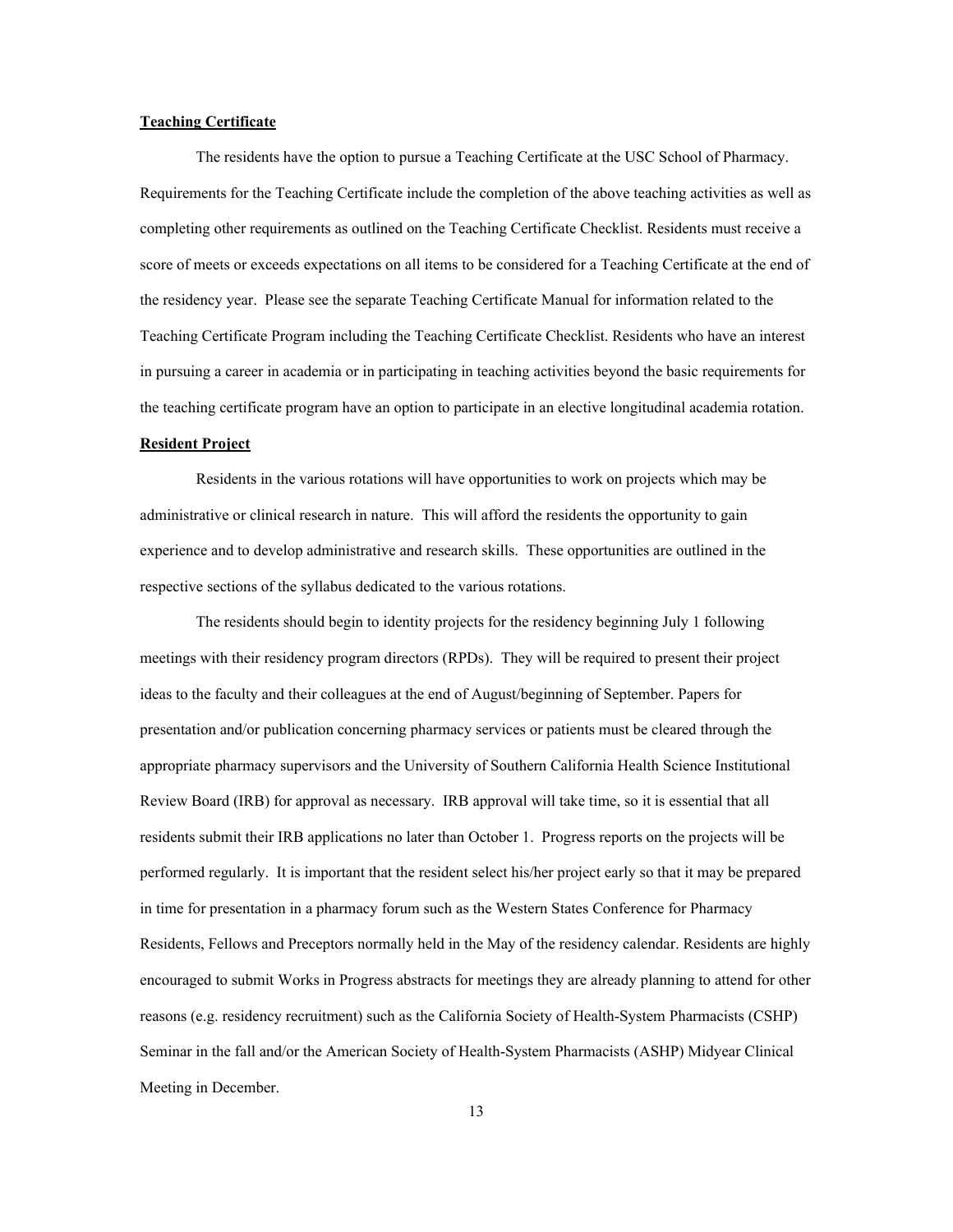#### **Manuscript Requirement**

 A manuscript prepared suitable for publication by the end of the residency training program is a requirement. Upon project completion, residents will document their experiences and prepare a manuscript suitable for publication. The resident will be required to submit drafts of the manuscript at various intervals during the residency for review and feedback. The manuscript required may include projects other than the one presented at the Western States Conference. It may include review articles, case reports, original research, or other topics deemed appropriate by the residency program director. The manuscript must be completed and submitted by the start of the Western States Conference for Pharmacy Residents, Fellows, and Preceptors in order for the resident to satisfactorily complete the residency program.

#### **Resident Evaluations**

 Residents will be evaluated using PharmAcademic or the equivalent throughout the year in order to maintain standards of performance, ensure improvement during the year, and to achieve program goals and objectives. Evaluations will be performed at regular intervals as determined by the respective residency program directors with both the resident and preceptor discussing and signing off the evaluation at the appropriate intervals. Residents taking consecutive or longitudinal practice experiences in the same practice area from the same preceptor(s) will be evaluated at a pre-determined interval not to exceed three-months as specified by the respective program directors. The evaluation will include such items as achievement of the general goals and objectives of the program, and performance of the activities and responsibilities of each practice area. Evaluations can be completed electronically and kept in the residents' portfolio.

 Evaluations for the Teaching Certificate program/learning experience will be completed by the assigned Resident Teaching Mentor (RTM). Residents must upload all teaching documentation to their electronic teaching portofolio on the residency Blackboard site at least one week prior to each quarterly evaluation to allow adequate time for the RTM to review.

#### **Preceptor Evaluations**

 At the end of each rotation, the resident is required to complete an evaluation of the learning experience and preceptor using PharmAcademic. This will aid in designing an experience so that the resident may benefit maximally from each learning experience. See above section on Resident Evaluations.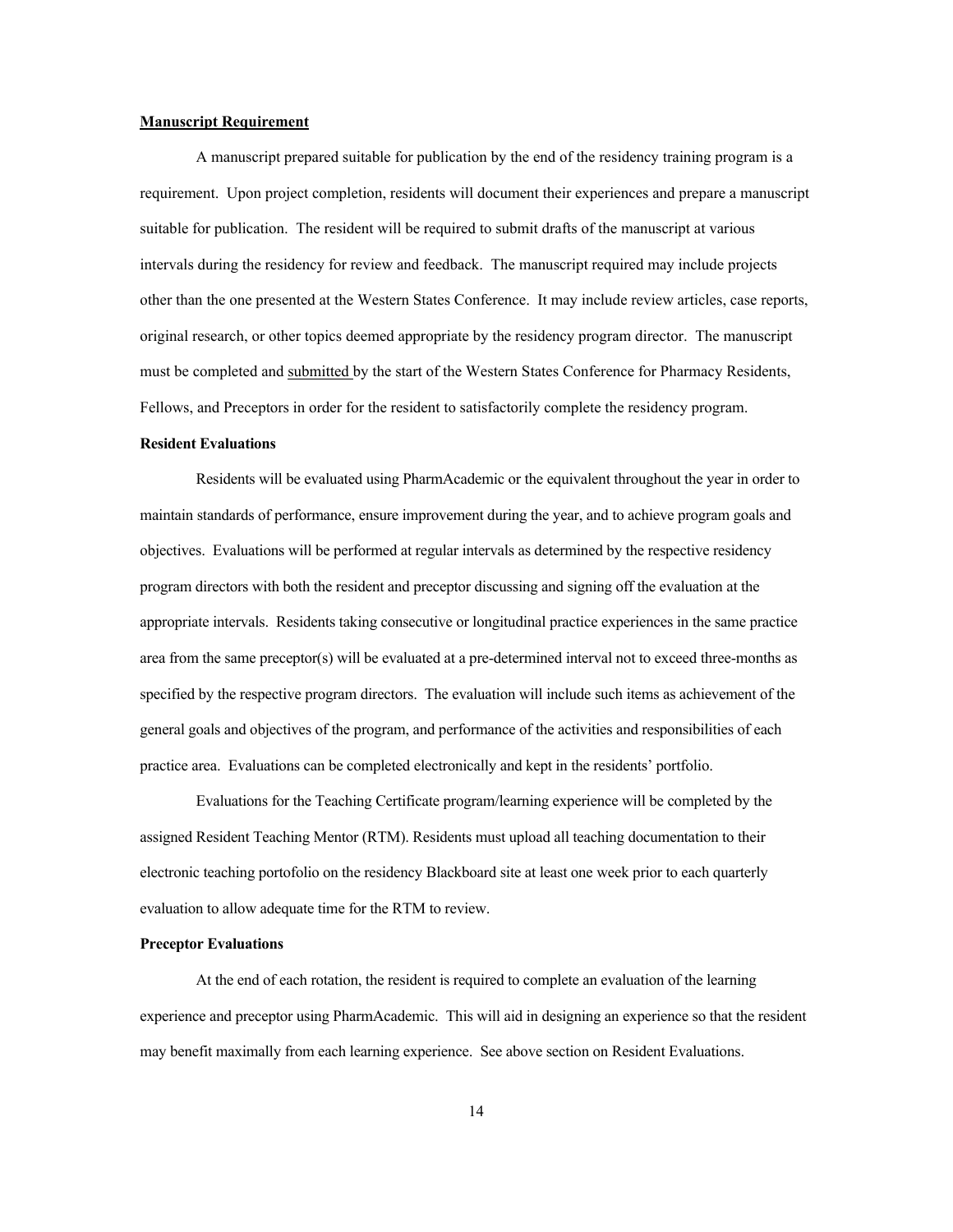#### **Residency Program End of Year Awards**

#### **Resident of the Year Award**

 Each year one resident is selected to receive the *Resident of the Year Award*. This award is designed to recognize and acknowledge one of our residents for his or her leadership qualities. The resident selected ideally should be an example of a "role model" for other residents to follow.

 Criteria for the award may include, but are not limited to, qualities such as leadership and commitment to the profession, not only in teaching but also in service and research. The resident should also be someone who has contributed to the overall residency program and is respected among his or her colleagues. The *Resident of the Year candidate is nominated by the residents and selected by the Residency Advisory Committee.* The resident selected will be recognized at the Annual Residency and Fellowship Banquet held at the end of the training period.

#### **Excellence in Teaching Award**

Each year one resident will be selected for the *Excellence in Teaching Award* by the Residency Advisory Committee based on nominations submitted by faculty, resident preceptors, residents and students. Consideration will include overall contributions to the USC School of Pharmacy programs from faculty. Candidates for the award must have completed the teaching portfolio which are due at the end of May and be eligible for the USC Teaching Certificate.

#### **Project of the Year Award**

 There will be two *Project of the Year* awards at the end of the residency year; one for a PGY1 resident and one for a PGY2 resident when appropriate. The *Project of the Year Awards* will be selected by the Residency Advisory Committee based on nominations submitted by the residents and or by the resident's faculty/project advisor. Selection of the Project of the Year Awards includes criteria developed by the Residency Advisory Committee and/or review of poster or platform presentations by the residents. Quality and completion of the manuscript that meets criteria for publication in a scientific or professional journal will be considered as part of the selection process.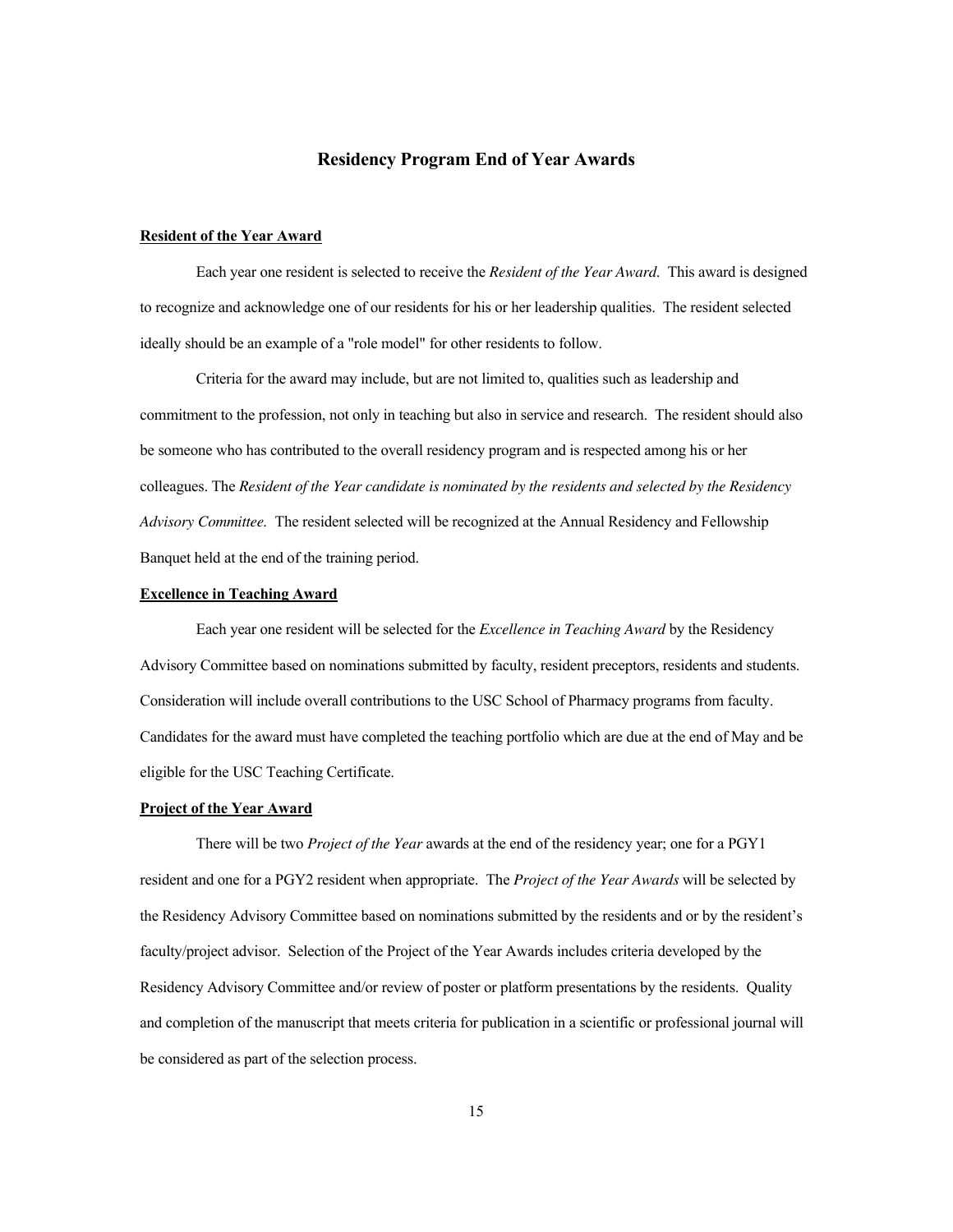#### **Preceptor of the Year Award**

 This award complements the *Resident of the Year* Award. The intent of this award is to recognize and promote residency preceptors participation, support and interest in our residency programs. All resident preceptors are eligible for the award. Residency program directors (RPDs) will not be considered for this award as they are already recognized for their dedication and commitment to residency training programs by virtue of being appointed RPDs. The preceptor of the year recipient will be selected by the current residency class through a nomination process and to be finalized by May 31. Nominations are to be submitted to the Resident Representative or their designate. The *Preceptor of the Year* selection will be made by the residents using criteria developed by them. The selected preceptor should have demonstrated commitment to the residency program in general as well as to individual residents. Criteria that have been developed by past residents may include the following:

#### **Criteria**

- 1. Be devoted to pharmacy education for all residents, students, peers, and colleagues.
- 2. Devote time to assist residents when needed.
- 3. Be interested in developing the expertise of the resident.
- 4. Be devoted to research for the betterment of pharmacy.
- 5. Possess leadership qualities.
- 6. Be compassionate.
- 7. Be involved with extracurricular pharmacy activities.
- 8. Be responsible.
- 9. Be an expert of their area of specialty.
- 10. Be respected by their colleagues.
- 11. Demonstrate exemplary teaching abilities.
- 12. Be a role model for the residents.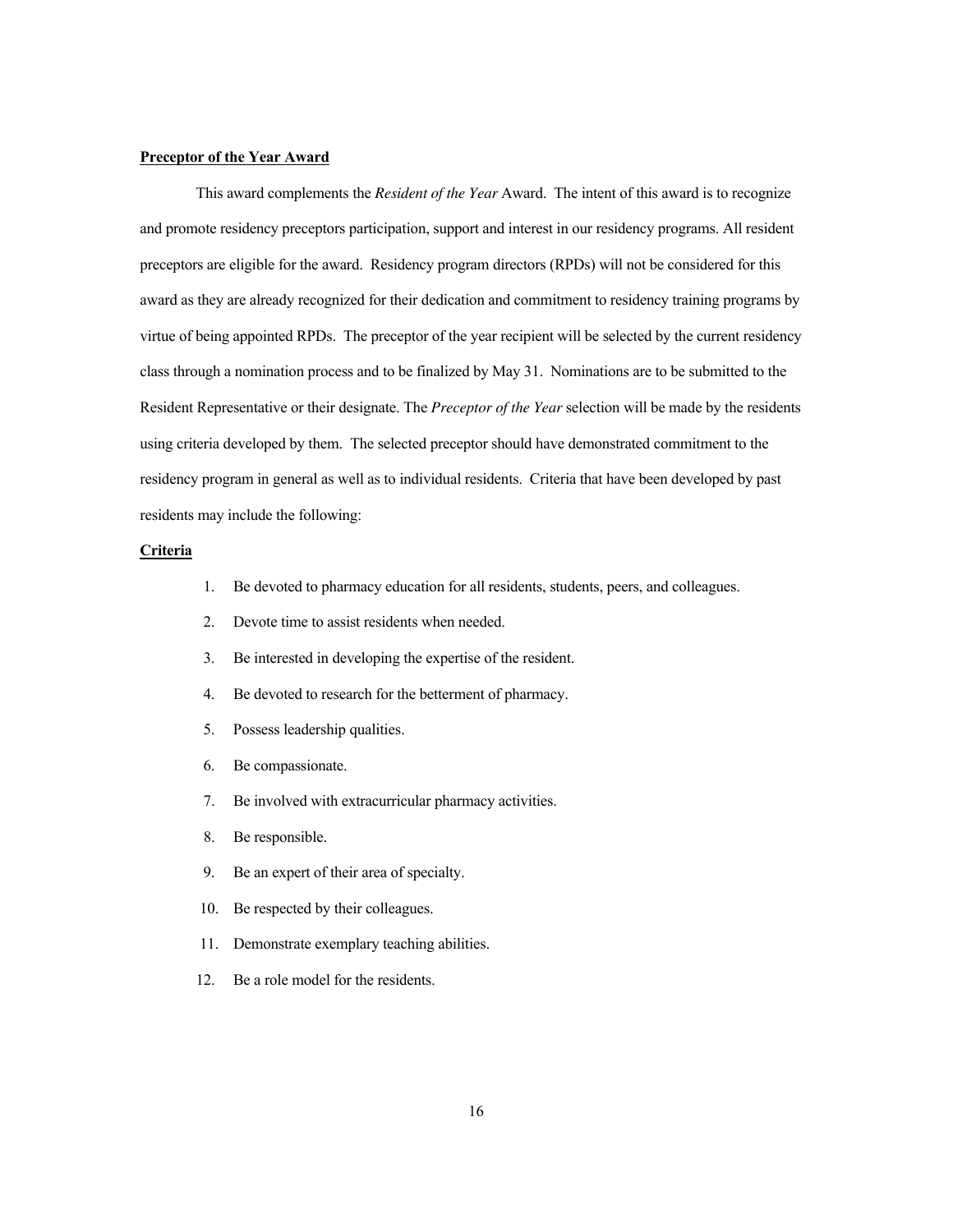## **Teaching Faculty of the Year**

This award complements the Excellence in Teaching Award. The intent of this award is to recognize and promote faculty participation, support, and interest in the teaching certificate program. All faculty involved with the teaching certificate program, including faculty advisors and teaching mentors, are eligible for this award. The Associate Director of Residency Programs will not be considered for this award as this person is already recognized for their dedication and commitment to teaching in the residency training programs by virtue of being appointed to this position. The teaching faculty of the year recipient will be selected by the current residency class through a nomination process and be finalized by May 31, Nominations are to be submitted to the Resident Representative or their designate. The Teaching Faculty of the Year selection will be made by the residents using criteria developed by them. The selected teaching faculty should have demonstrated commitment to the teaching certificate program in general as well as to individual residents. Suggested criteria for this award that could be considered by the residents include devotion to the activities of the teaching certificate program, quality of the guidance and feedback provided to residents in the development of teaching skills and materials, leadership in teaching and the scholarship of teaching, and role model behavior when interacting with residents and students.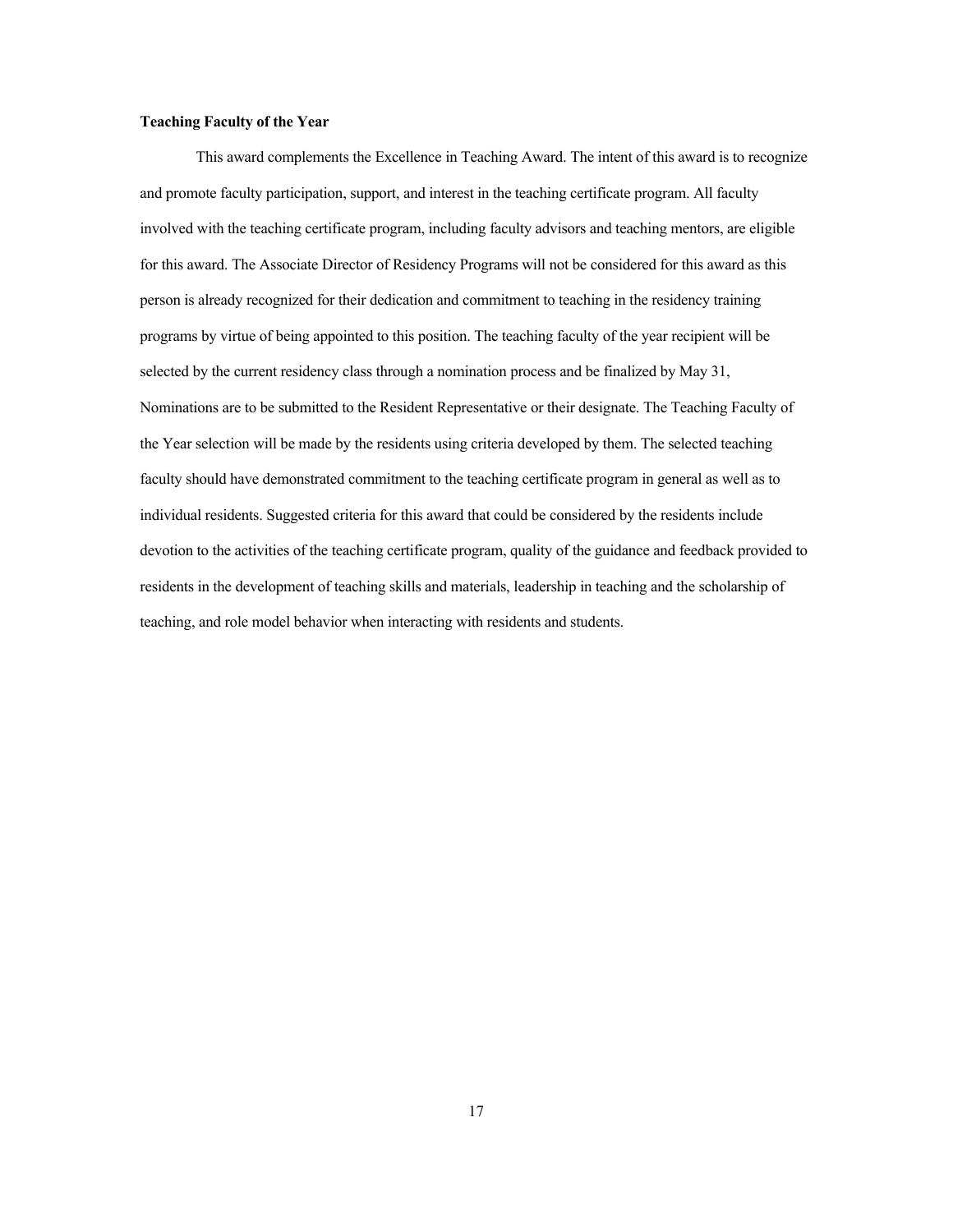## **Program Structure and Rotations**

#### **Schedules**

 The University of Southern California School of Pharmacy offers both Postgraduate Year One (PGY1) and Postgraduate Year Two (PGY2) pharmacy residency programs. Prior to the start of the residency program, each resident will complete the "Resident Assessment and Program Planning" worksheet and submit to the resident program director (RPD). Based on this information the resident's schedule is planned in advance with changes to be made during the year as necessary. During the year program changes will be made to tailor the resident rotations to fit the individual needs and interests of the resident. Each resident will report to the faculty preceptor of each rotation to determine and review his/her responsibilities as outlined in each rotation syllabus. All patient care activities are supervised by qualified faculty/preceptors for the residents in their respective practice areas. Duty hours are defined as clinical and academic activities related to the residency program and are not to exceed 80 hours per week averaged over a four-week period inclusive of all in-house call activities. Outside employment a.k.a. moonlighting is allowed as long it is cleared with the RPD and it does not interfere with the residency training and the combined time (residency duty hours plus outside employment) does not exceed the 80 hours per week. Changes in rotation schedules and selection of elective rotations shall require review by the specific RPD

## **Training and Educational Seminars**

 As part of the residency, the residents are required to attend regularly scheduled business meetings, training and educational courses, and seminars. Failure to complete coursework and seminars will result in non-completion of the residency. Seminars and courses provided during the residency include the following:

- 1. Physical Assessment Training
- 2. BLS and ACLS Training
- 3. Teaching Skills Course
- 4. Research Methods in Clinical Pharmacy
- 5. Leadership and Professional Development Workshop

Residents are also expected to attend all case conference reviews during the semester(s) in which they are facilitating case conference and/or skill labs.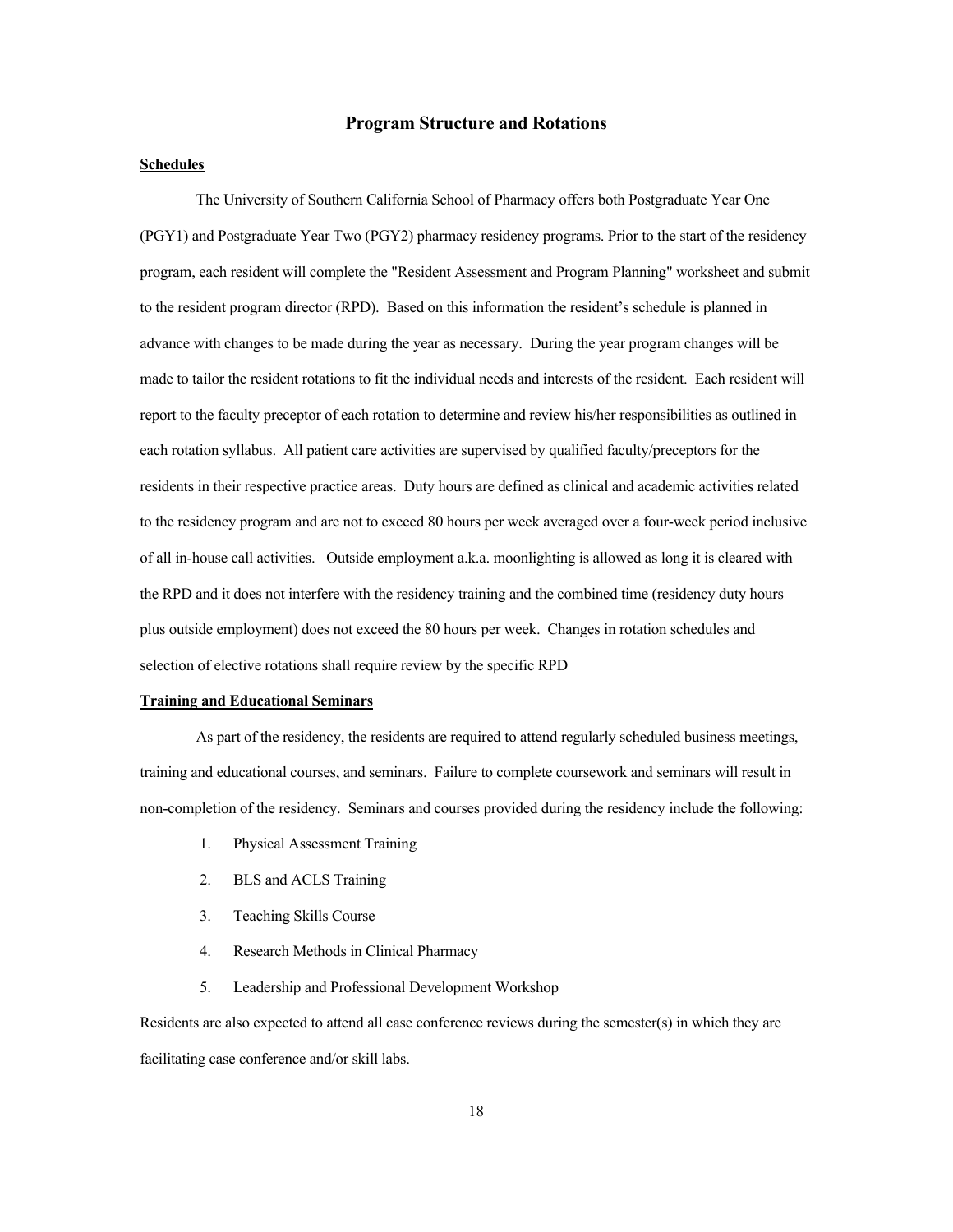#### **Vacation and Professional Leave Time**

 Residents requesting vacation leave must submit a written request to the Director at least two weeks in advance to be considered. Sufficient personnel must be available to maintain teaching service and administrative commitments normally performed by the individual. Residents may NOT to take time off when they have classroom teaching responsibilities. Vacation leave is subject to approval by the individual's rotation faculty preceptor and the program director. Requests for vacation leave will be honored in the order in which they are submitted. See Appendix A.

 Residents requesting leave for attending professional meetings must be submitted in advance. Attendance at professional meetings beyond assigned activities at the professional meeting will count as vacation time. As above, vacation leave, teaching, service and administrative commitments must be covered during the individual's absence. Approval criteria for leave requests will include but will not be limited to the following factors:

- 1. Presentation of papers at a meeting.
- 2. Participation in the meeting as an officer of the sponsoring organization.
- 3. Necessity of attending the meeting.
- 4. Previous attendance at the meeting.

 Leave for job interviews, site visits, and personal matters, etc., are to be counted as vacation time. A resident's absence from any given rotation due to leave time may not exceed 25% of the rotation length. Excessive absences due to protracted sick leave or other leave time will necessitate a review of the resident's progress by the Residency Council and may result in the extension of the residency program beyond the 12 months period. The length of time the program can be extended will be determined by the RPD.

## **Completion of Residency Requirements/Expectations and Dismissal Guidelines**

 For the resident to complete the residency program, he/she shall meet all residency requirements as stated on the Checklist for Completion of Residency Requirements for All Programs as well as the requirements for their individual program, as presented at the beginning of the residency year. The resident will attend all activities regularly scheduled and organized for the residency year. Residents missing more than 25% of any scheduled activities or practice experience are required to make up content or materials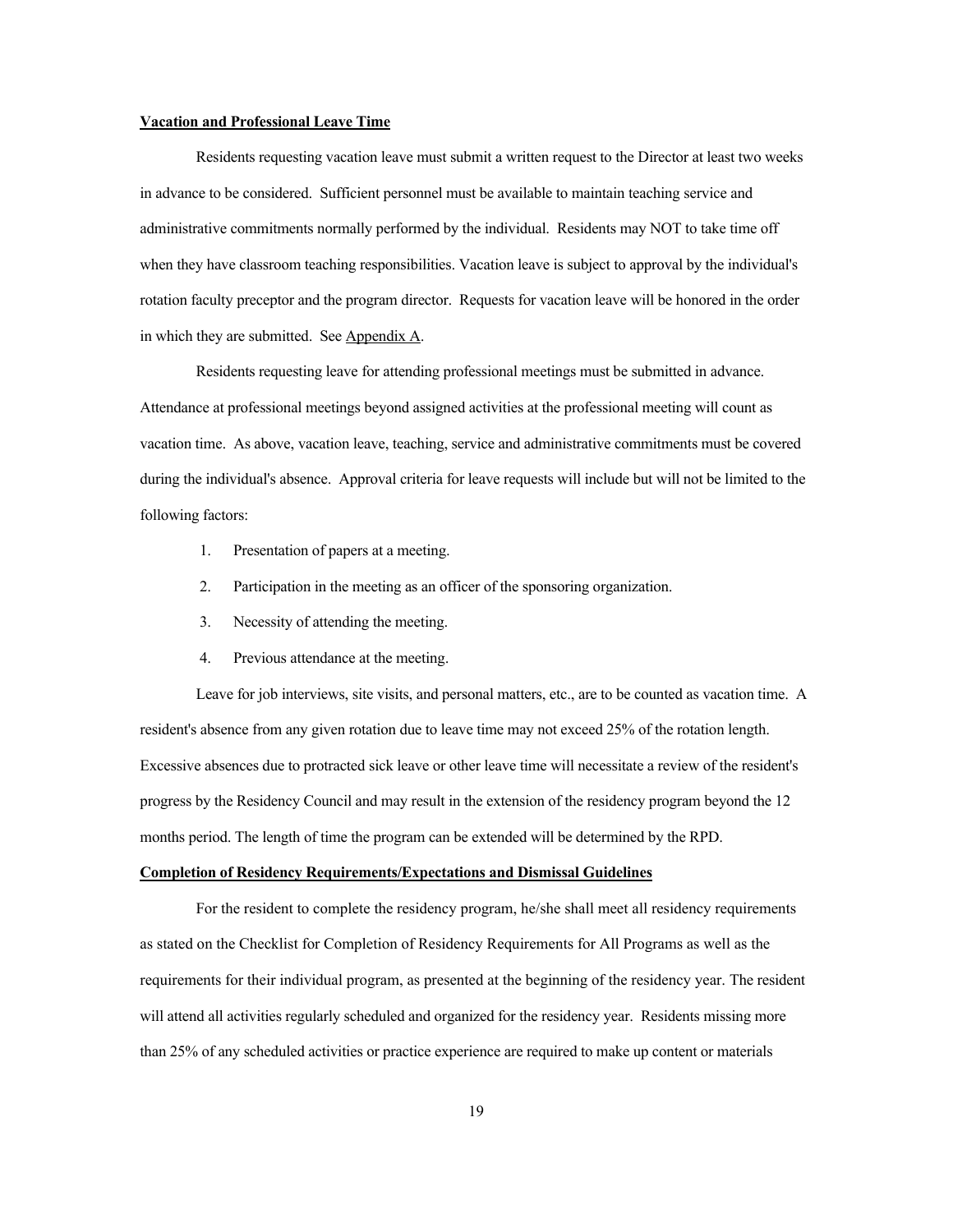missed during that time to satisfactorily complete the residency. This may include extending the residency beyond the normal schedule of June 30 to make up requirements for completion of the residency.

 Those residents who miss 25% or more of the scheduled activities for any reason will receive written notice of their deficiencies and the need to correct the situation as necessary. In addition, the resident must have successfully passed the California State Board of Pharmacy examination and prepared a manuscript suitable for publication (see Residency Projects) prior to receiving the Residency Certificate.

The resident is subject to dismissal from the residency-training program may result of any one of the following conditions:

- 1) unprofessional conduct
- 2) poor performance in the residency program, (e.g., not able to achieve goal and outcomes as required by the residency program, failure to remediate per the individualized remediation plan)
- 3) non-licensure by the California State Board of Pharmacy by January of the residency program year (end of the second quarter of the residency program year).
- 4) revocation of the pharmacist's license by the California State Board of Pharmacy

 Neglect of service, patient care, or teaching responsibilities; failure to participate in scheduled coursework and seminars; and insubordination are some examples of unprofessional conduct exhibited by a resident. Documented incompetence in patient care and teaching activities are two examples of poor performance in the residency program. Residents who are performing at a subpar level or failing to progress and at risk for dismissal will be provided an individualized remediation plan (i.e., corrective action plan) to be agreed upon by both the resident and the RPD. The Director, Residency and Fellowship will be notified should such a plan need to be implemented. Residents who fail to remediate per the agreed upon plan are subject to extension of their residency program or dismissal.

 Residents who are not licensed to practice pharmacy in the State of California by the end of September may be subject to dismissal from the residency program, unless extenuating circumstances exists as deemed by the USC Residency Council. Residents who are not licensed in the State of California by January 1 will be dismissed within 30 days of notification of failure to achieve licensure.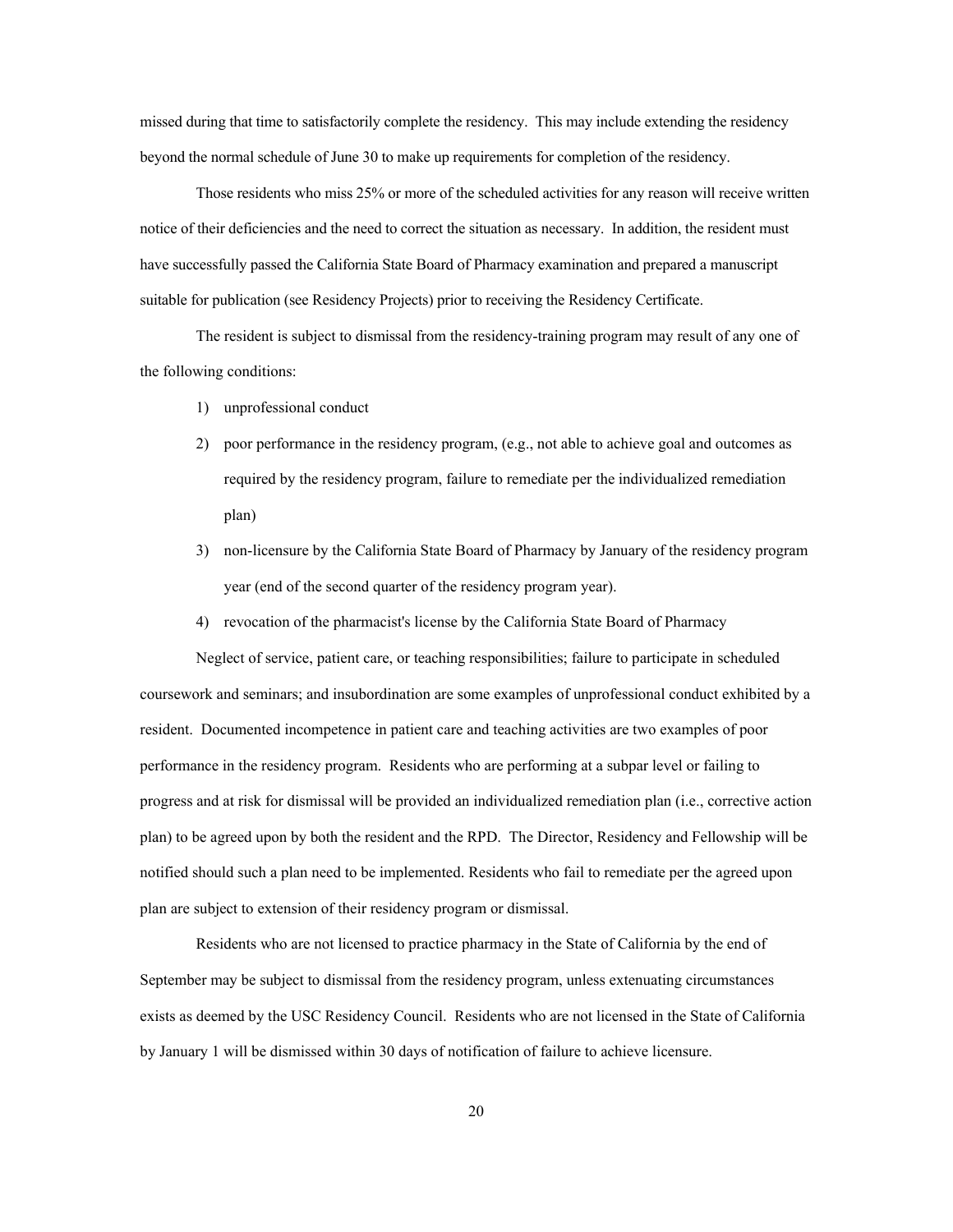Residents who are subject to dismissal will be advised in writing of the events leading to recommendation for dismissal by the Director, Residency and Fellowship Programs. The resident will have an opportunity to respond to the events leading to recommendation for dismissal. The Residency Council will review events leading to dismissal of the residents for disposition. The resident must have completed 2/3 of the residency as a licensed pharmacist for completion of the residency as required per ASHP accreditation standards. Extension in the residents' training program will be made accordingly to meet the Accreditation standards.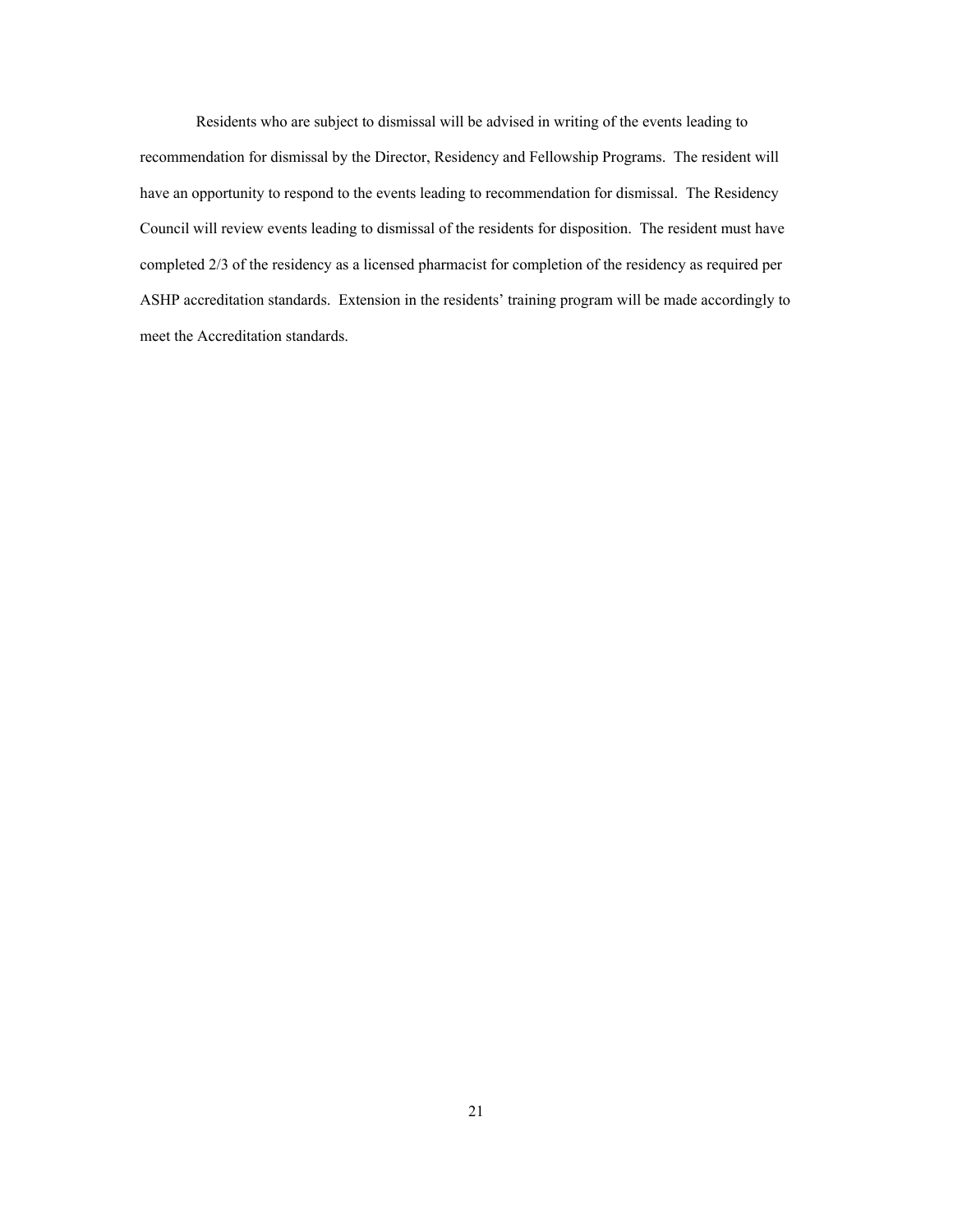# **Appendix A**

# **USC SCHOOL OF PHARMACY**

# **REQUEST FOR TRAVEL, VACATION OR OTHER ABSENCES**

|                                                                                                                          |                                                                                                                  |                                                   | Date:        |  |  |
|--------------------------------------------------------------------------------------------------------------------------|------------------------------------------------------------------------------------------------------------------|---------------------------------------------------|--------------|--|--|
|                                                                                                                          |                                                                                                                  |                                                   |              |  |  |
|                                                                                                                          |                                                                                                                  |                                                   |              |  |  |
| <b>Non-Business Time Off:</b>                                                                                            |                                                                                                                  |                                                   |              |  |  |
| $\Box$ Vacation                                                                                                          | $\Box$ Personal Day                                                                                              | $\Box$ Other                                      |              |  |  |
| $\Box$ Jury Duty                                                                                                         | $\Box$ Military Leave                                                                                            |                                                   |              |  |  |
|                                                                                                                          |                                                                                                                  |                                                   |              |  |  |
|                                                                                                                          |                                                                                                                  |                                                   |              |  |  |
| Dates Out:<br>Total Days Taken:                                                                                          | and the control of the control of the control of the control of the control of the control of the control of the |                                                   |              |  |  |
| <b>Business Travel:</b><br>$\Box$ During a period when clerkship students are assigned (MUST be submitted 2 weeks prior) |                                                                                                                  |                                                   |              |  |  |
| $\Box$ Presenting<br>Purpose:                                                                                            | $\Box$ Officer                                                                                                   | $\Box$ Education                                  | $\Box$ Other |  |  |
| $\Box$ Dept. Funds<br><b>Funding Type:</b>                                                                               | $\Box$ Research                                                                                                  | $\Box$ 3 <sup>rd</sup> Party                      | □ Personal   |  |  |
| For approved business-related absence, provide title of meeting/conference/seminar, and inclusive dates.                 |                                                                                                                  |                                                   |              |  |  |
|                                                                                                                          |                                                                                                                  |                                                   |              |  |  |
| Destination:                                                                                                             |                                                                                                                  |                                                   |              |  |  |
|                                                                                                                          | City                                                                                                             | <b>State</b>                                      | Country      |  |  |
|                                                                                                                          |                                                                                                                  | Hotel Name & Telephone Number (include area code) |              |  |  |
| Date of Departure & Time:<br>Date of Return & Time:<br>Date of Return to Office:                                         |                                                                                                                  |                                                   |              |  |  |
| <b>Travel Carrier</b>                                                                                                    |                                                                                                                  |                                                   |              |  |  |
| □ Private Automobile                                                                                                     |                                                                                                                  |                                                   |              |  |  |
| $\Box$ Other (please explain)                                                                                            |                                                                                                                  |                                                   |              |  |  |
|                                                                                                                          |                                                                                                                  |                                                   |              |  |  |

\_\_\_\_\_\_\_\_\_\_\_\_\_\_\_\_\_\_\_\_\_\_\_\_\_\_\_\_\_\_\_\_\_\_\_\_\_\_\_\_\_\_\_\_\_ \_\_\_\_\_\_\_\_\_\_\_\_\_\_\_\_\_\_\_\_\_\_\_\_\_\_\_\_\_

**Employee Signature Date**